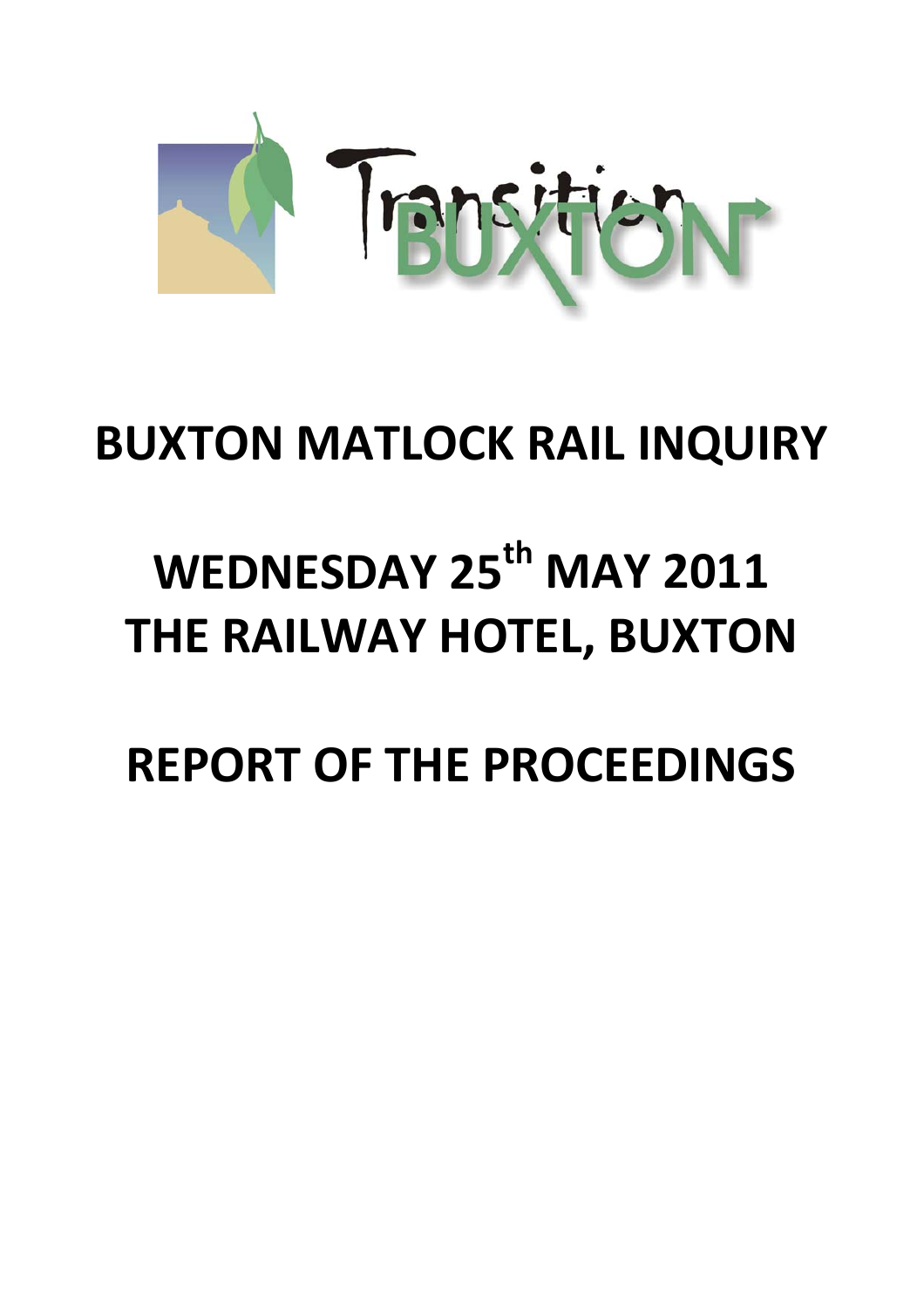# **CONTENTS:**

- **1. GENERAL INTRODUCTION**
- **2. INTRODUCTION TO THE PANEL**
- **3. PROCEEDINGS PART 1 ‐ STRUCTURED QUESTIONS**
- **3.1 Leader's Introduction**
- **3.2 History**
- **3.3 Peak Rail Progress in Reopening the Line**
- **3.4 Derbyshire County Council Studies into Reopening the Line**
- **3.5 Implications for the Local Community if the Railway Reopened**
- **3.6 Wider Implications if the Railway Reopened**
	- **3.6.1 Freight**
	- **3.6.2 Passengers**
- **3.7 Implications for Other Users if the Railway Reopened**
	- **3.7.1 The Peak Cycle Trail**
	- **3.7.2 Other Issues**
- **3.8 Leader's Summing Up**
- **4. PROCEEDINGS PART 2 ‐ QUESTIONS AND COMMENTS FROM THE AUDIENCE**
- **5. KEY FINDINGS**
- **6. DIAGRAMS AND PRESENTATION SLIDES**

**DIAGRAM 1: Map of the Route, Buxton to Great Longstone**

**DIAGRAM 2: Map of the Route, Miller's Dale to Matlock**

**DIAGRAM 3: Detail of Rail Lines Around Buxton Station**

**DIAGRAM 4: Map of the Rail Network in the High Peak Area**

**SLIDE 1: Rail Freight National Trend**

- **SLIDE 2: Rail Freight Tonnage by Commodity**
- **SLIDE 3: Intermodal Freight Growth**
- **SLIDE 4: Freight Movements 2009/10**
- **SLIDE 5: Forecast Freight Demand 2030**
- **SLIDE 6: Construction Traffic**
- **SLIDE 7: Mean Daily Loaded Trains Ex Peak Area**
- **SLIDE 8: The Argument For Railfreight Capacity Through Peak District**
- **SLIDE 9: Schematic Diagram Of The Rail Network In Northern England**

**SLIDE 10: Map Showing Landscape Designations On Or Near The Route**

**SLIDE 11: Extracts from Peak District National Park Planning Policies**

# **7. USEFUL LINKS**

**8. ACKNOWLEDGEMENTS**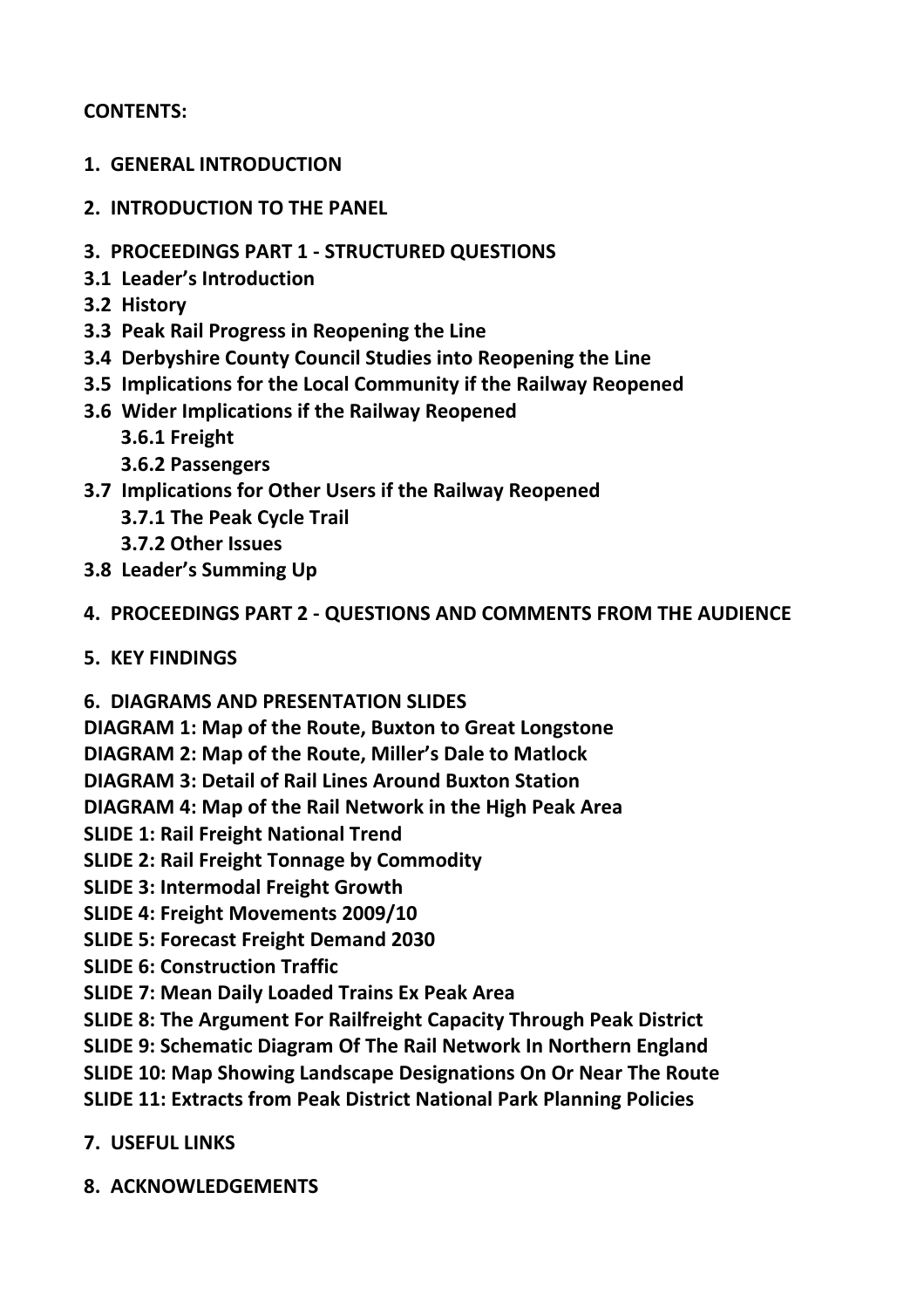# **1. GENERAL INTRODUCTION**

The idea of holding this inquiry was prompted by the recent extending of the Monsal Trail along the disused railway track as far as Blackwell Mill, for use by cyclists, horse riders, walkers and wheelchair users. Additionally there are developments being proposed in Buxton, particularly the re‐development of the Buxton Water site near the railway station, which might prejudice future options for using the line.

It was soon realised that there was no single, simple proposal that could be put forward, and that what people might consider the best use of the line would depend to some extent on their own personal priorities. It also appeared that there was a lot of confusion, and some misinformation, about the basic facts surrounding the issue. Transition Buxton therefore decided to conduct a 'citizens' inquiry', bringing together a panel of experts who between them would cover every aspect of the debate.

The aim of the evening was not to promote any particular outcome, rather it was to present the audience, and subsequently readers of this report, with the relevant facts. To ensure all aspects were covered as efficiently as possible, the first part of the proceedings consisted of structured questions to the panel. In the second part the audience were invited to put their supplementary questions, or comments, to the panel.

This report includes a more or less verbatim record of the panel's responses to the structured questions (Section 3), a briefer record of their responses to questions from the audience (Section 4) and a summary of the key findings (Section 5).

# **2. INTRODUCTION TO THE PANEL**

#### **Bill Preece (Leading the Inquiry)**

#### **Director and Chairman of Otter Controls Ltd**

Otter Controls is a group of engineering companies based in Buxton but operating in Holland, Hungary, China and the UK. Bill is also Director of Buxton Civic Association and Chairman of Blythe House Hospice, and a past Chairman of Vision Buxton. He has lived in Buxton since 1970.

#### **Brian Taylor**

#### **Policy Planning Manager, Peak District National Park Authority**

Brian has taken a lead role on developing the Peak District National Park Local Development Framework, with the principle document being the Core Strategy. The Authority hopes to receive the final report in July 2011 and to adopt the plan shortly after, and establish the new spatial strategy for the next 15 years. Brian also helped develop the current National Park Management Plan, the overarching strategy document for the National Park, focusing on delivery of statutory National Park purposes via underpinning principles of partnership and sustainable development. Plus he has a lead role in producing supplementary planning guidance covering issues such as design guidance, affordable housing, farm buildings, sustainable buildings and renewables.

#### **Jim Froggatt**

#### **Campaign for Better Transport (Previously Transport 2000)**

Jim has been interested in railways for as long as he can remember. Pre‐retirement he was an environmental chemist with British Coal and successor companies (so claims to have more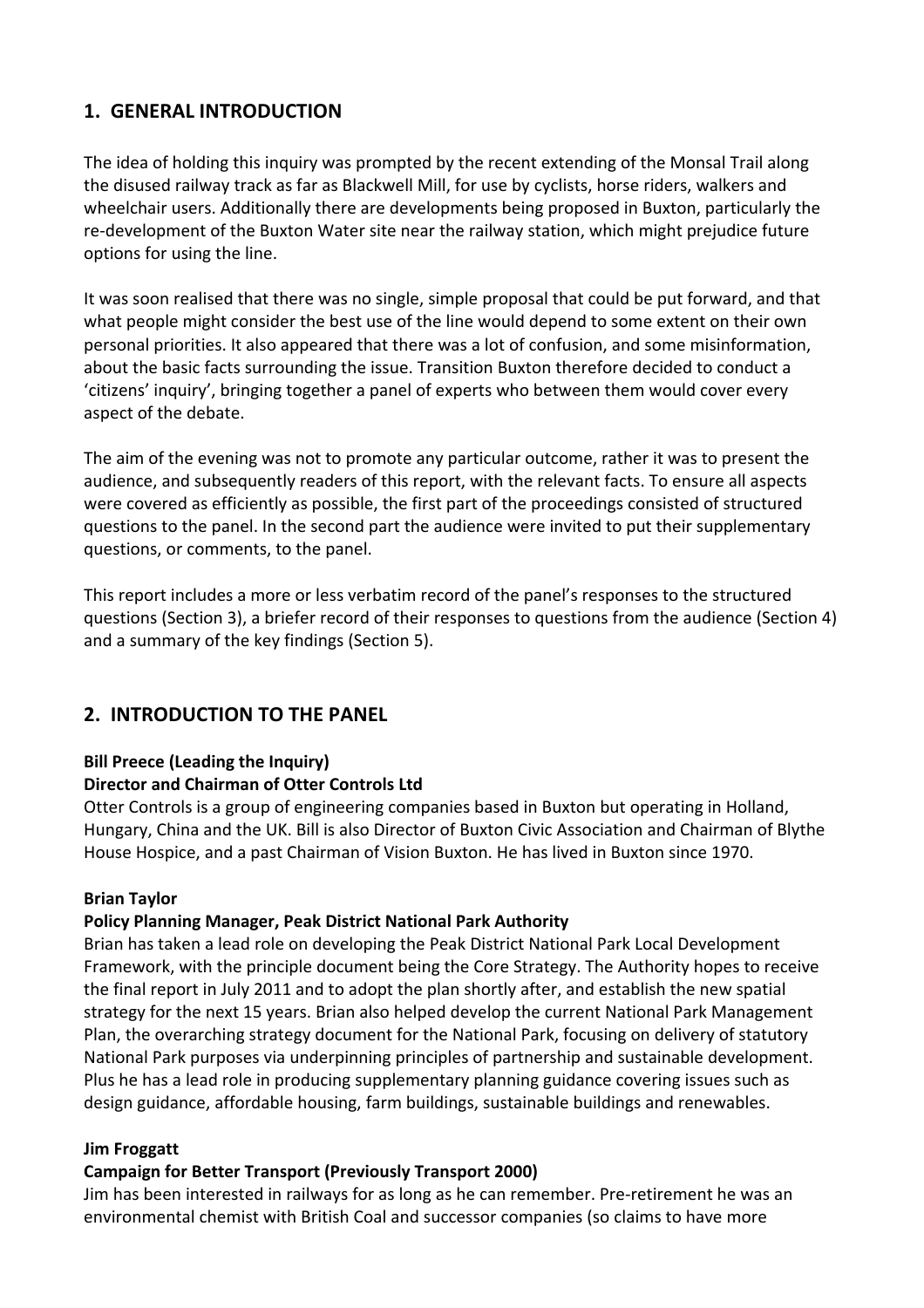sympathy with messy extractive industries than most CBT members!). He joined Transport 2000 in 1982 and the Derbyshire group in 1989, of which he has been Chair since 2005. He has also been involved in the organisation at East Midlands regional level.

#### **Jim Seymour**

#### **Transport Strategy Manager, Derbyshire County Council**

Jim is responsible for leading teams dealing with transport planning, data collection and analysis and road safety. This involves the assessment of any major transport scheme being investigated by the County Council, including the work done some years ago into the case for reopening the railway, but also the development of strategic cycling networks.

#### **Martin Smith**

#### **High Peak and Hope Valley Community Rail Partnership**

Pre‐retirement Martin was Project Officer for the High Peak and Hope Valley Community Rail Partnership, which covers the Buxton, Glossop and Hope Valley lines. Prior to that he was team leader of Derbyshire County Council's Local Transport Plan team, after 30 years as senior transport planner for the Peak District National Park. He was involved with the Peak Rail proposals to reopen the railway and with the later proposal to reopen the line as an integral part of the national network. He is currently working for the CRP in a voluntary capacity, looking at among other things the prospect of a rail shuttle from Buxton to Blackwell Mill to link with the cycle trail.

#### **Martin Wragg**

#### **Peak Cycle Links**

Martin is managing partner of Pricketts solicitors, and head of their commercial/corporate department, dealing with commercial contracts, business acquisition, property, employment, partnership, company formation and constitutions. As well as being secretary of Peak Cycle Links, he is also director and secretary of Vision Buxton and Buxton Civic Association, and Hon. Solicitor to the British Mountaineering Council (the national representative body for Climbers). He describes himself as an outdoor activist: mountaineering, rock climbing, walking and cycling.

#### **Mike Garratt**

#### **MDS Transmodal**

Mike has a first degree in economics and a masters degree in Transport Design. He worked initially as a local government transport planner, subsequently as a researcher then lecturer at the Universities of Leicester and Liverpool. In 1983 he founded the transport consultancy MDS Transmodal, and specialises in shortsea shipping, ports and railfreight. He has conducted numerous studies for government, local authorities and the private sector, and is also a board member of the Rail Freight Group. He is involved with freight forecasting for the Department for Transport, Network Rail and the rail freight industry, and is regarded as one of the most informed observers of the rail, shipping and ports industries in the UK.

#### **Paul Tomlinson**

#### **Peak Rail**

Paul's background is in Environmental Health, his last post prior to early retirement in 1998 was with Derby City Council as Renewal Strategy Manager, running private sector housing improvement schemes. He was involved in Peak Rail at the very start, being a founder of the Peak Railway Society in 1975, and was the first chairman of Peak Rail plc when it was formed a few years later. Following a break, he has recently been persuaded to come back as their Development Director.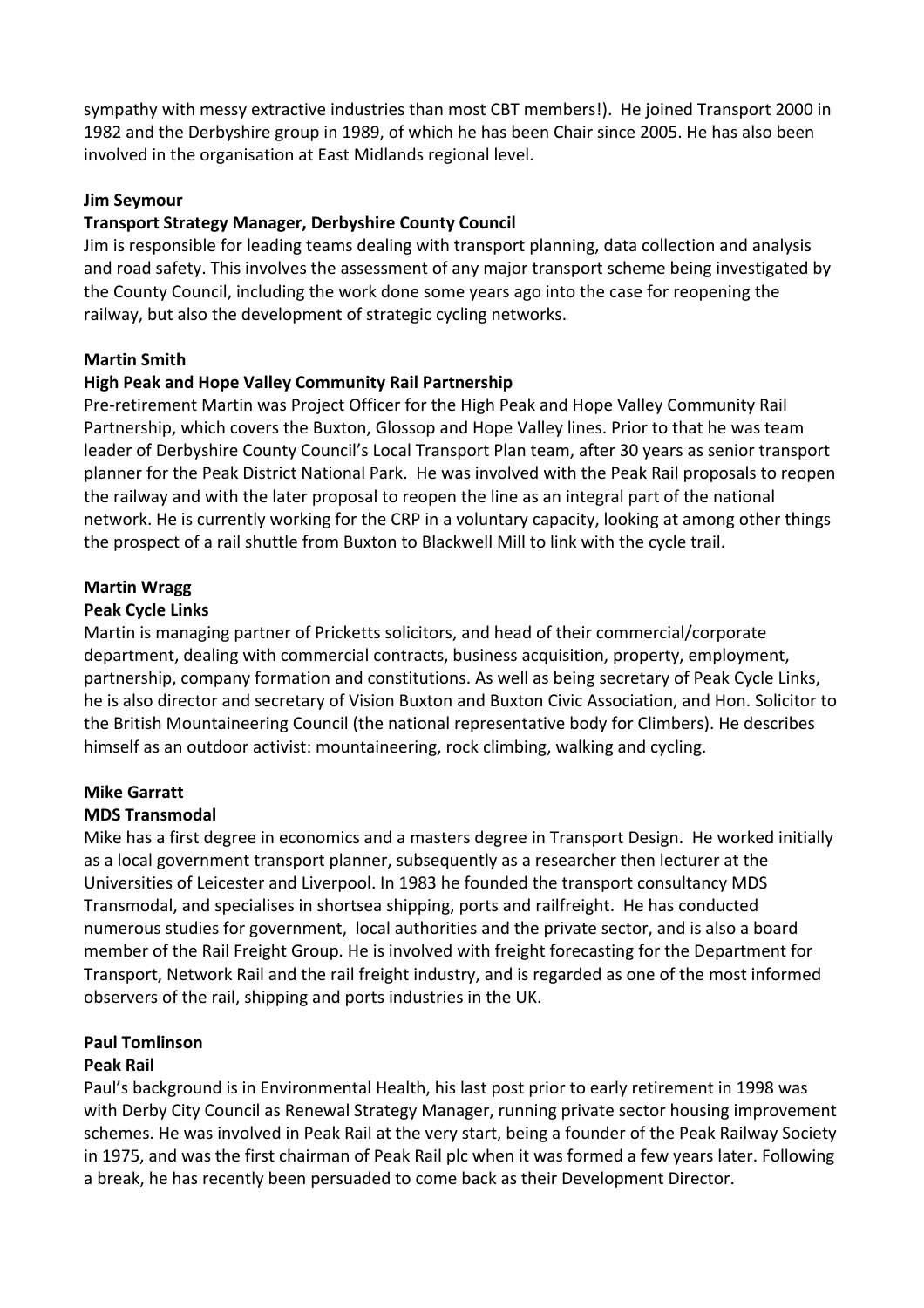# **3. PROCEEDINGS PART 1 ‐ STRUCTURED QUESTIONS**

#### **3.1 LEADER'S INTRODUCTION: Bill Preece**

I did a bit of research this afternoon, because I was interested to know when the railways came to Buxton. I found that in 1849 the Midland Rail opened to Rowsley from Ambergate ‐ there was in fact a daily coach service from the George Hotel in Buxton to Rowsley, called the Peak Guide. It was a bit later, in 1863, that both London North Western and Midland Rail opened their stations in Buxton, as you know they were side by side just along the road. Sir Joseph Paxton, a well known name in Buxton, had lobbied for years to achieve that result. This very building, the Railway Hotel, was opened a year later in 1864 - I don't think it's changed a bit.

#### **3.2 HISTORY: Martin Smith**

I want to try and lay three myths, three misconceptions about this line. The first thing is that Dr Beeching proposed the closure of the line from Chinley down to Matlock and from Buxton to Matlock - well he didn't. What he actually suggested was closing the local service, but he was going to retain the line for freight and express passenger services.

The second myth, that it was just a branch line. No it wasn't, it was a main line, it carried express services from London through to Manchester, and right to the bitter end there were something like eight express services a day from London to Manchester via this route. Admittedly they didn't come to Buxton, they went round the curve at Blackwell Mill and up through Chinley. They did the journey from Matlock to Manchester in just over an hour ‐ an hour and 2 minutes ‐ you try doing that now. You certainly try doing it by public transport now, you'd have a job doing it by car. So it was a main line, it carried express passenger services.

It also carried a local service that called at places like Rowsley, Bakewell, Hassop, Great Longstone, Monsal Dale, Miller's Dale ‐ and then there was this funny little station called Blackwell Mill which never appeared in the railway timetable, that was between Miller's Dale and Buxton. It simply served those cottages at Blackwell Mill, all of which were railway service cottages. There was one train, on a Saturday only, which called at Blackwell Mill, and I have to confess that I closed Blackwell Mill station. At the time I was at Manchester University and we got wind that this train still operated, and two of us came up to Buxton, we went to the railway station and we said 'We want a single to Blackwell Mill', and the ticket chap said 'It's the same fare as Miller's Dale - 1 shilling and 6d', and they gave us a single to Miller's Dale. I said 'No, I don't want a single to Miller's Dale, I want a single to Blackwell Mill'. He said 'Well, we haven't got any', I said 'Well write one out', and so he wrote one out. And then he said 'You'll have to go over to the Midland side and you'll have to arrange with the inspector to stop the train, because they've not stopped there for years'. So we arranged with the inspector to stop the train and he was livid, he said 'Oh no, you'll have to go to Miller's Dale', but we said 'No, we've got tickets to Blackwell Mill'. So they stopped the train at Blackwell Mill and we got off and walked to Miller's Dale. The very next Saturday half the Manchester University Railway Society turned up at the London & North West railway station wanting tickets to Blackwell Mill, and were told 'It's closed ‐ as of last week'. So I'm afraid I closed Blackwell Mill station.

The third misconception is that the Peak District National Park have always opposed the idea of reopening this railway line. Well that's rubbish, because they've had it in their structure plan as a policy to reopen the line, and actively pursued the reopening of the line, they even gave Peak Rail planning consent to reopen the line. The fact that Peak Rail couldn't achieve that is no issue of the Peak Park. They've not been adamantly opposed to reopening the railway line.

Why did the railway close? It was a combination of factors. Under Beeching, the other Buxton line was proposed to close, so too was the Hope Valley line through Edale, but Barbara Castle decided that she would reprieve the other Buxton line, and that she'd also reprieve part at least of the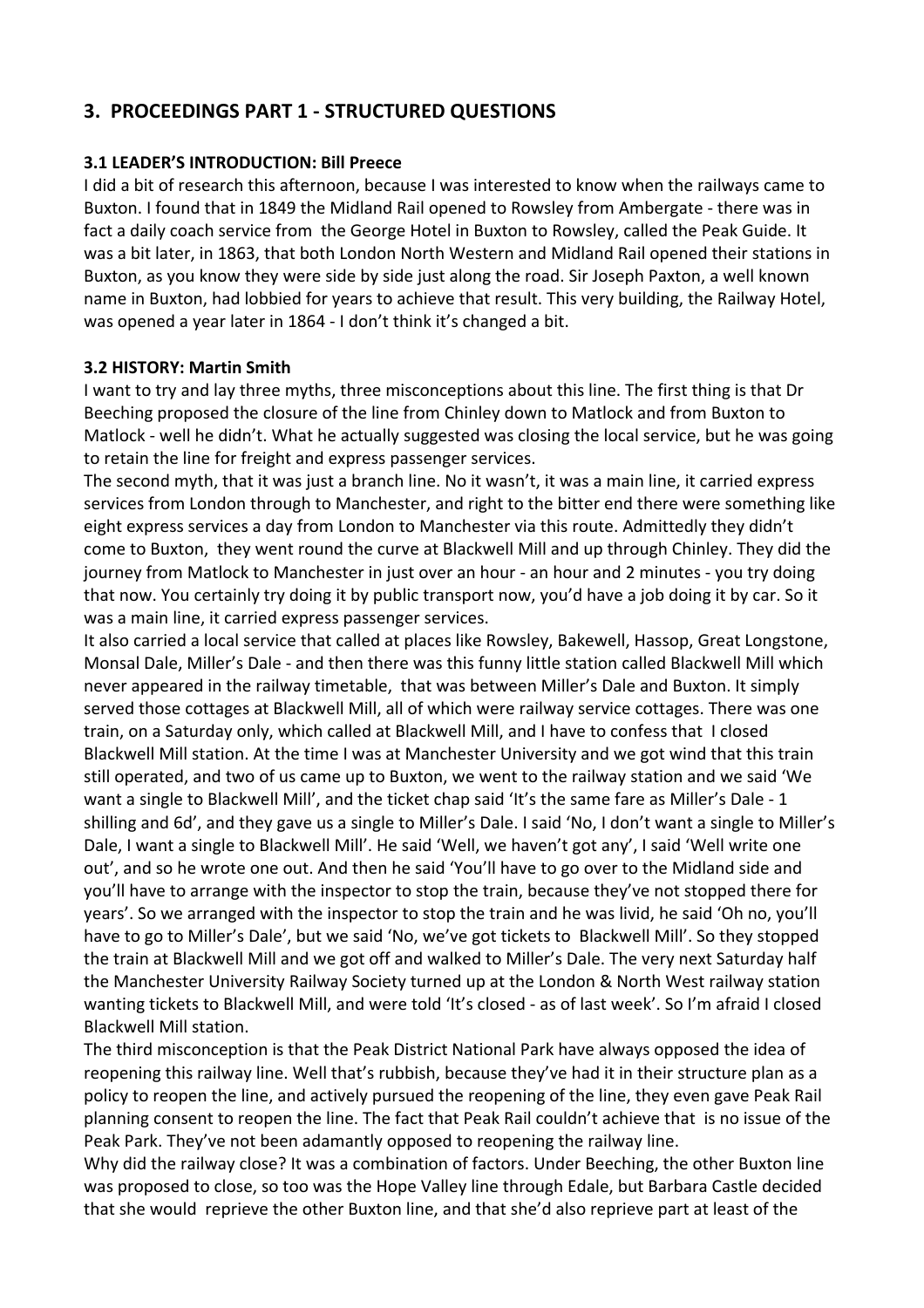Hope Valley line. The net result being that British Rail were then faced with keeping the Buxton North Western line and with keeping the Hope Valley line open, and were then looking around for something else, because they could obviously divert the express services from London to Manchester via the Hope Valley. So instead of just getting rid of the local services they got rid of the whole lot. That's how it came to close.

Given the money and the political will could it reopen? Well of course it could. Nobody's got rid of all the tunnels and nobody's got rid of all the viaducts. The Peak Park actually bought the track bed with the express intention of keeping the whole track bed there for future transport use. The fact that they've now converted it into a cycle route ‐ I suppose you could argue that that is future transport use. But it's still there, and apart from 2 or 3 bridges at the Matlock end, it's still intact. So it could reopen as a local service, it could reopen in the same form as it was previously. Do you want it reopening as a local service? That's a different issue. Do you want it reopening as an express passenger service? That's a different issue. Do you want it to form part of the national network? That too is a different issue. Given the money, given the political will, yes it could be reopened.

#### **3.3 PEAK RAIL PROGRESS IN REOPENING THE LINE: Paul Tomlinson**

The questions I've been set are, to begin with, the history of Peak Rail. The society was founded by me actually, in 1975. It was set up to achieve the total reopening between Matlock and Buxton, as a private railway, but with three objectives. To begin with, at weekends, to run steam trains for the benefit of tourists visiting the area. When those were not operating, for the remainder of the year, to run a daily community railway service, using diesels, between Matlock and Buxton, to restore the link between what was left of British Rail services into Matlock and Buxton stations. Thirdly, we also indicated from the start that were there a demand for freight traffic to use the line, then paths for freight trains could be provided within this mix of other users. These were the main planks of Peak Rail's strategy, those objectives have never changed, they remain in place.

It's been a chequered period since 1975. For quite a long time after the establishment of Peak Rail, much of the time was spent in negotiations, discussions, arguments, with interested parties, particularly the local authorities. Peak Rail fought at times quite a bitter battle with local authorities who perhaps reasonably were sceptical about Peak Rail's ability to see through the plan, and in other cases were outright antagonistic. Some authorities had other ideas about how they saw the railway and the land associated with it being used in the future. A great deal of talking, persuasion and so on took place for a number of years after the formation of the company. The first place Peak Rail raised its flag was here in Buxton at the former Midland station site, where it was obtained by the company, it was converted into a railway centre, and the land was all applied by Peak Rail. It was around that time that I left the company. Thereafter the decision was taken to press ahead with development at the southern end, from Matlock northwards to Rowsley, and as part of that the site here was closed down and small parts of it were sold off to supplement the finance they needed to complete that task.

It's struggled on since then, progressively getting bigger, it's now a 4 mile long light railway, it operates to Light Railway standards, which means it operates to a maximum speed of 25mph, it's a single track with passing loops to enable more than one train to be operated. But its maintenance and care for the structures is carried out to full main line standards. Anything we have put in and renewed is done to the same standards as Network Rail would do it themselves, there's no lessening of standards there.

In response to what we bring to the local economy - today we operate 123 days a year and we carry 30‐40,000 passengers a year, but this summer we'll see at long last, after many years of struggle, Peak Rail trains getting into Matlock station proper. That will have a profound effect on the finances of the company, and on the usage of the railway, because of easily connecting with existing services, and because we'll be in a prominent position in the town.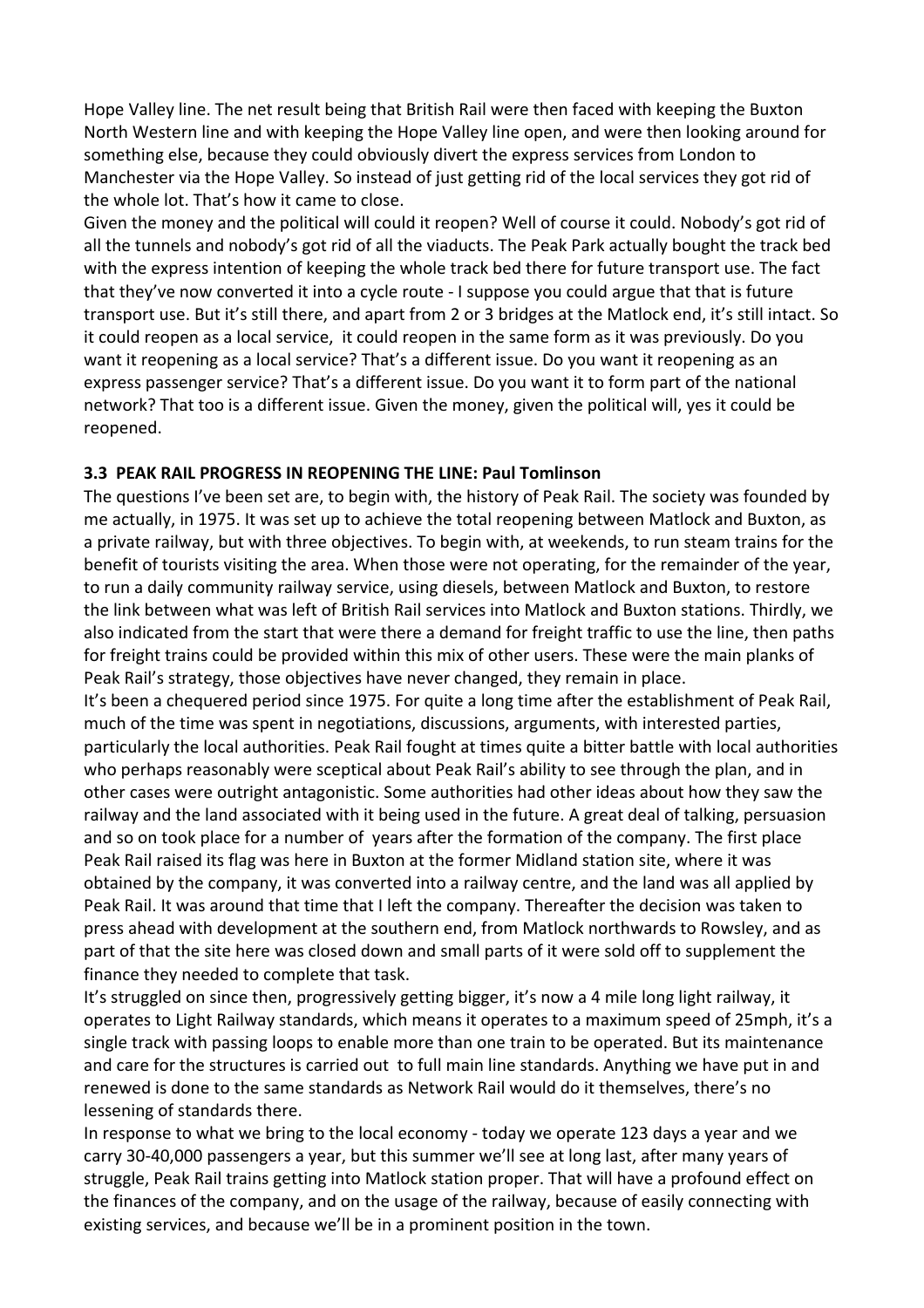But benefits to the local economy are seen in more ways than just having the railway. Our existing turnover is just over £300,000 a year, it's expected to rise sharply with the entry in to Matlock. The Heritage Railway Association have done some research into how much carry-over there is of heritage railway passengers into the local economy, how much do people spend, because they don't spend that day totally on the railway, they visit other places. A rough yardstick that has been found to apply is that usually between £1 and £3 equivalent of what is spent on the heritage railway is spent in the local area in shops, restaurants, hotels and so forth, so as you can see Peak Rail are making a significant contribution to the local economy. On top of that we employ 6 full time staff, all work is not carried out by volunteers, although volunteers have a major role in what we do.

In terms of the full extent of what we could provide to the local economy, the question is what would happen if we were operating right through from Matlock to Buxton. The best comparison is with the North Yorkshire Moors Railway, which as with Peak Rail operates through a National Park, it operates in an area of outstanding beauty, and in an area of established holiday resorts, with their trains operating through to Whitby. They are now carrying in excess of 250,000 passengers a year, their turnover is in excess of £2 million, which suggests that their contribution to the local economy is massive. Notwithstanding that, they employ 60 full time staff, all of them locally based people, who have been brought in to work on the railway, and that goes back into the local economy too. So you can see that somewhere in the band of £2‐6 million going back into the local economy from a heritage railway like North Yorkshire Moors is pretty significant. People within the Heritage Railway movement who I've talked to are all of the opinion that although North Yorkshire Moors are, shall we say, the Manchester United of heritage railways, a fully established Peak Rail operating from Matlock to Buxton has the potential to do far more, and exceed the figures of North Yorkshire Moors. That is the potential benefit that Peak Rail could bring to the local community.

**Supplementary Question**: In relation to the possible development of the Buxton Water site, by Tesco or by anybody else ‐ how might such a development affect the feasibility of your coming back into Buxton?

Basically the Buxton site, as far as Peak Rail is concerned, has been dormant for 20 years now, wrongly in my opinion, but I can glibly say that because I wasn't a director at the time when these decisions were taken. The fact is that because of the potential development of the site by Tesco, Buxton suddenly has become a live issue within Peak Rail's agenda. It gives us the spur to do something, firstly to tidy up the site, which is in a strategic position in relation to the town, and in relation to any possible development. It also opens up the possibility of us talking to Tesco about areas of common interest, a degree perhaps of rationalisation of our existing boundaries, because some of what was sold off in the past was sold off without deep thought about what might be done in the future, and some land has been retained which perhaps was not necessary. So the potential exists for some tidying up of our boundaries to make a more conveniently shaped site, and to make some railway use of the site. That might potentially mean starting something at this end to complement what we're doing at the southern end. Effectively to go back to the plan originally drawn up 30 years ago, which was a pincer movement, of approaching the railway from both ends and meeting somewhere in the middle. I'm not making any wild promises, I'm just saying it's on our agenda.

#### **3.4 DERBYSHIRE COUNTY COUNCIL STUDIES INTO REOPENING THE LINE: Jim Seymour**

It's probably worth a few words of introduction before I get into the specifics of what the County Council was doing a few years ago, not least to explain my own ignorance on rail issues. The County Council is not a rail authority, it's a highways and transport authority, and the bulk of its work on highways and transport is involved in issues around the highway. Maintaining it, supporting the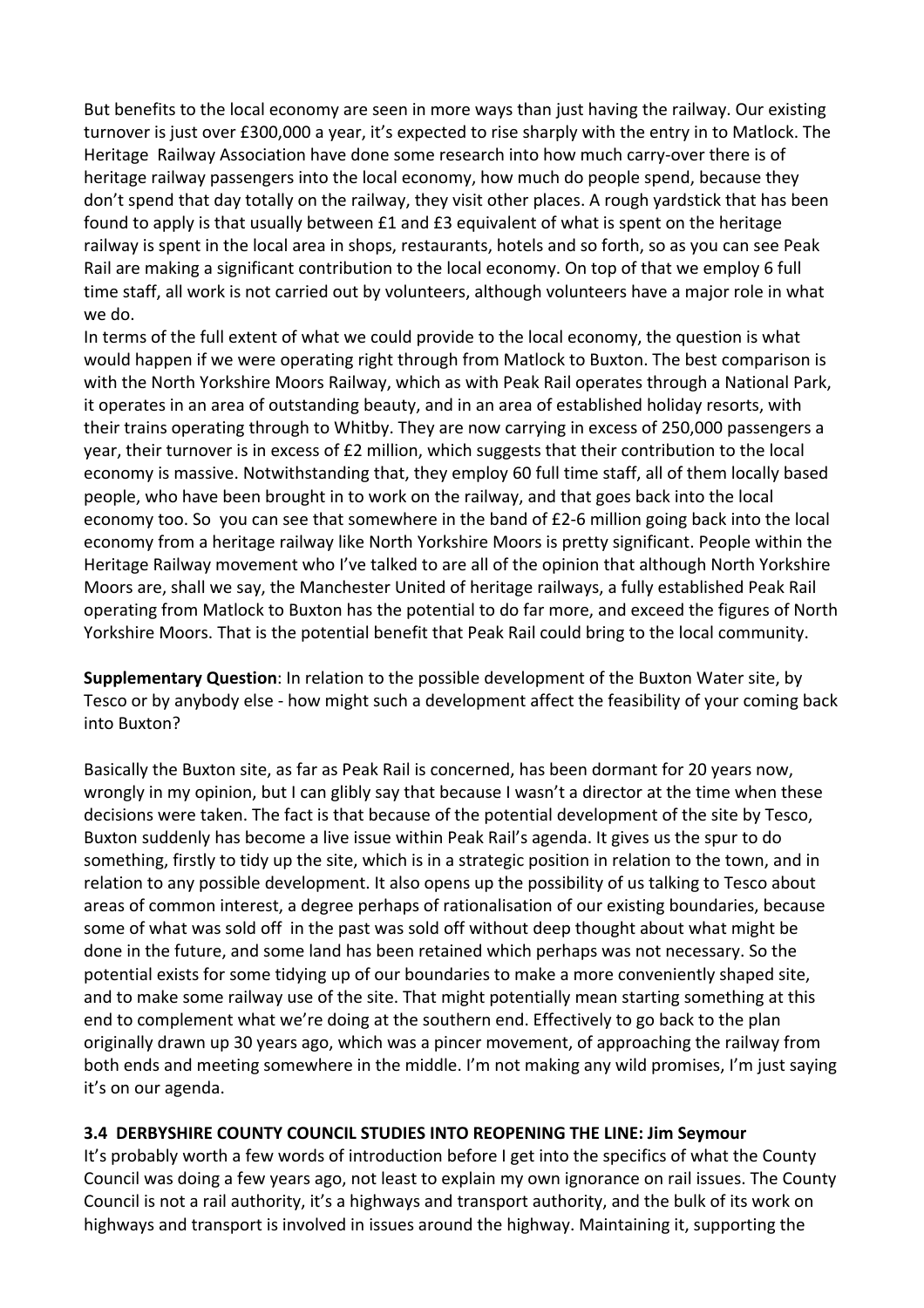public transport services that use it, and the objectives around that are quite varied. They are around road safety, trying to improve accessibility for people to access services, of trying to deal with issues around traffic congestion, air quality, noise etc - quite a package of different things that the authority is involved in. Where it tends to get involved in rail, is on the basis of whether rail can offer some kind of a solution to those issues. Obviously some of those issues continue to change, and in some respects worsen, over time, particularly those around traffic congestion. With the County Council being the highway authority covering the largest part of the Peak District National Park, it clearly has interests of whether there are potential solutions out there that would help get to grips with some of the problems the authority is charged with dealing with.

In 2002 the authority reached the point of thinking that it was worth actually getting involved in dealing with some of those questions Martin was addressing earlier, about the railway. Could it be reopened, if so in what form? What would the case be for doing that, what impacts would it have, what benefits would it have? Is it worth the cost that would be involved?

In doing some work around this, the county was only one of quite a number of different bodies involved. A number of public sector bodies contributed to the work both financially and in helping out with the project management, the Strategic Rail Authority was involved, there was some private sector involvement too. A fairly major piece of work was commissioned in 2002 through to 2004, which was carried out by Scott Wilson Rail. The County Council does a lot of work with Scott Wilson on its highways and transport work, but this particular piece of work was commissioned separately through a competitive process. I'm not going into a huge amount of technical detail on that, because thankfully although it concluded some years ago in 2004, all the key materials from that work are still readily accessible in the public domain, and relatively easy to find via the County Council's website.

The study looked at a number of options for reopening the rail. The clue into those is contained in the word reopening to some extent, because clearly we're dealing with something that was there before, and the options for where the track would go are constrained by that. Although a range of different options were examined, looking at routes straight into Buxton, or north via Chinley. A number of different service patterns were examined along those routes, from what was called a low specification passenger only service, with a relatively low speed of 50mph, one train per hour, to a higher specification service of two trains per hour, options around higher line speeds (75mph), and also options involving freight. Quite a package of different options were looked at. One of the questions that I was posed in advance of this evening was whether there were any showstoppers in engineering terms. The answer to that is no, it would be perfectly feasible in engineering terms to re‐introduce rail, at a cost. There are some quite tricky elements in terms of station locations and platforms, related to curves on the line, but nothing that couldn't be overcome.

The findings in terms of what that reopening would achieve are quite interesting. Coincidentally the modelling process that looked at what sort of patronage might be attracted by the route, used this year, 2011, as one of the benchmarks, which is useful, but also went forward as far as 2041. The sort of numbers the line was forecast to attract sound encouraging. The twice hourly service via Chinley, would, on the basis of the modelling that was done, have attracted 2.2 million passengers this year, rising to 4.4 million by 2041. Where the outcomes start to get more difficult is that by no means all those passengers are new to the railway, in fact for that particular option, the twice hourly service via Chinley, just under half of those would be new to the railway, the remainder would have been people who are already out there, on the railway but on different routes, transferring onto this one. What that means in terms of what the railway would actually be achieving starts to become a much less robust case. The calculation of what that would mean in terms of taking traffic off the roads, which from the County Council's point of view would be what the thing would be primarily about, were not very encouraging ‐ that was calculated to have been 2% of what's out there.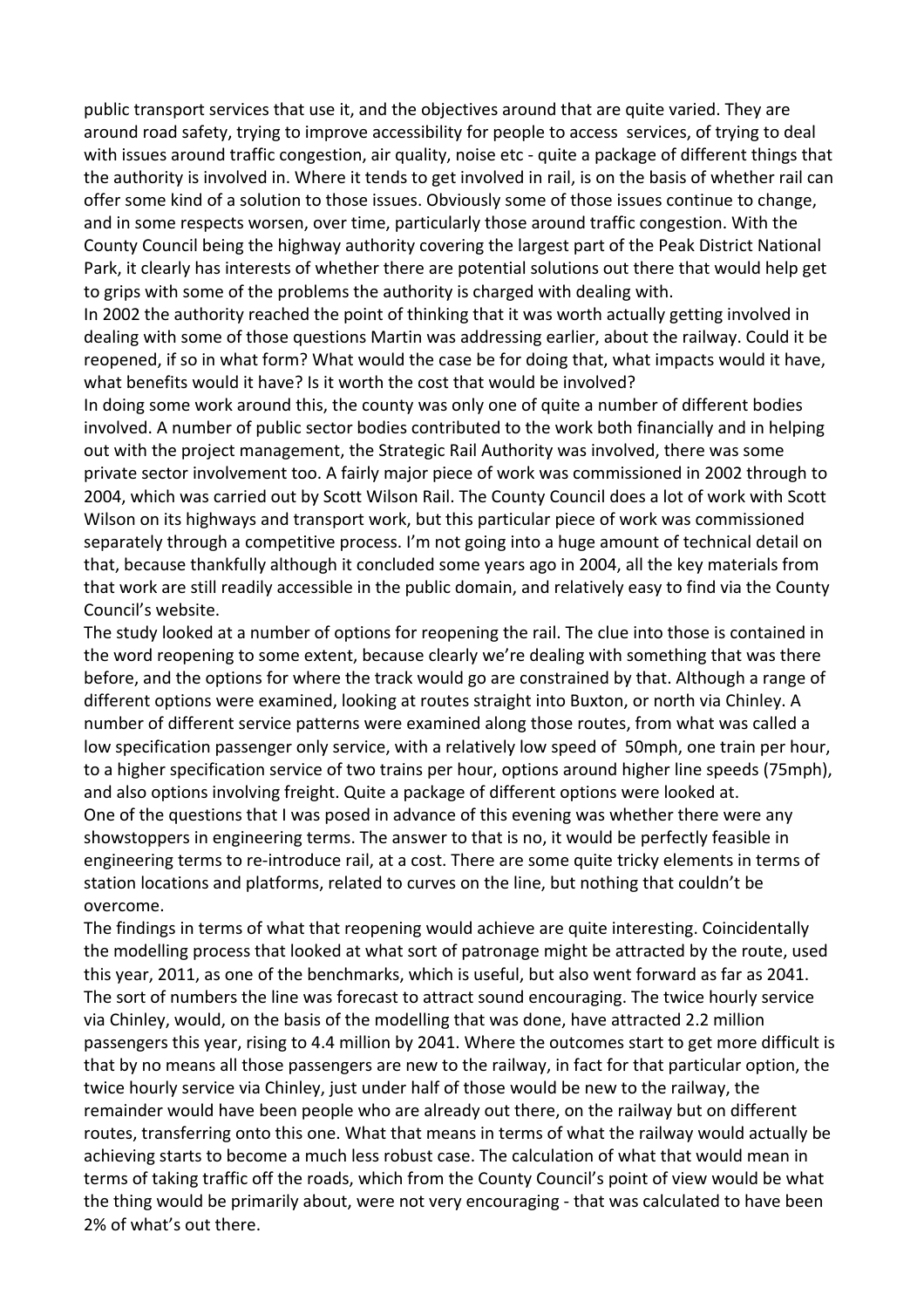The costs involved in achieving that were calculated in 2003 prices, there's inflation to be taken into account, but the range at that time was between £84 and £124million. Fairly big numbers to any of us as individuals, but not beyond the bounds of possibility, there are certainly public highway and rail projects with numbers bigger than that, that do go ahead. The critical thing is whether the proposal has a robust business case. The study reached recommendations that there wasn't a strong business case; in terms of the economic calculations that would be involved in attracting government funding, all of the options were actually negative, in other words they were costing more than the calculated benefits that they were bringing in.

On that basis, in 2004, the County Council concluded that it had had a good look at the issues, but for the foreseeable future it just wasn't worth revisiting this. The way it looked at that time, it was going to be 20 years before this was worth looking at again. In the meantime the County Council resolved that the route should certainly be protected as a transport corridor, south of Rowsley for rail use, by Peak Rail, north of Rowsley for use as a multi‐user trail. That at the moment is where the authority stands on the question ‐ it's not actively involved in looking at the railway, and there's no sign that's likely to happen, but that doesn't stop others getting involved. Going back to where I started, the County Council isn't a rail authority, it's a highways and transport authority with interests in a number of issues where rail might provide a solution. At the moment the authority isn't involved in looking actively at this issue.

#### **3.5 IMPLICATIONS FOR THE LOCAL COMMUNITY IF THE RAILWAY REOPENED: Brian Taylor**

From the National Park Authority's perspective, there's been a strong position to support public transport for local community benefit, going back to the 1990s structure plan and before that. Looking at the way that strategic policy for the National Park has moved, the replacement for the structure plan, called the core strategies, could be adopted later this year. One of the changes we've seen is a move away from safeguarding for road schemes, that have come through and been reflected for instance by the county council, transport policy programmes, replacements ‐ we've basically put road schemes into the plan for the national park. That included things like the Mottram Tintwistle by‐pass that there's been an inquiry on in recent times, and a relief road for Bakewell. The National Park membership have been quite strong in recent times, not to be as supportive of road schemes, but to continue the support for rail, and the safeguardings continue for the Buxton Matlock line and the Woodhead line. On the off‐chance that at some point in the future that could still be a possibility.

What safeguarding means is, it's not an in principle planning permission, all it means is that it protects the route, that nothing can happen on it that would undermine the development of it in future. As for the cycle project, the feeling is that's a benign project, that still protects the route and allows other activity in the meantime.

So in terms of having a principle that rail could occur, we've got to look at the detailed implications. The policies have continued to say that despite the safeguarding, there's lots of interests, lots of users, lots of competing demands, not least from the primary objectives of the national park to conserve the natural beauty, the wildlife of the area, and also to promote opportunities for enjoyment and understanding of that landscape, by visitors and by the community as well. In pursuing those objectives, there's a duty there to look after the social and economic needs of communities, and the economy of the area. So every time we find ways in which the landscape can be conserved, we should find opportunities for the communities that live in that area as well, as a living area. You can find, actually, ideas about a railway that support those objectives, it encourages more people to visit the area, it also potentially provides improved access for people living in the park to neighbouring towns for local services, and vice versa, it allows people to come in and visit the park. Obviously at the same time reducing traffic volumes and some of the pollutants that go with that.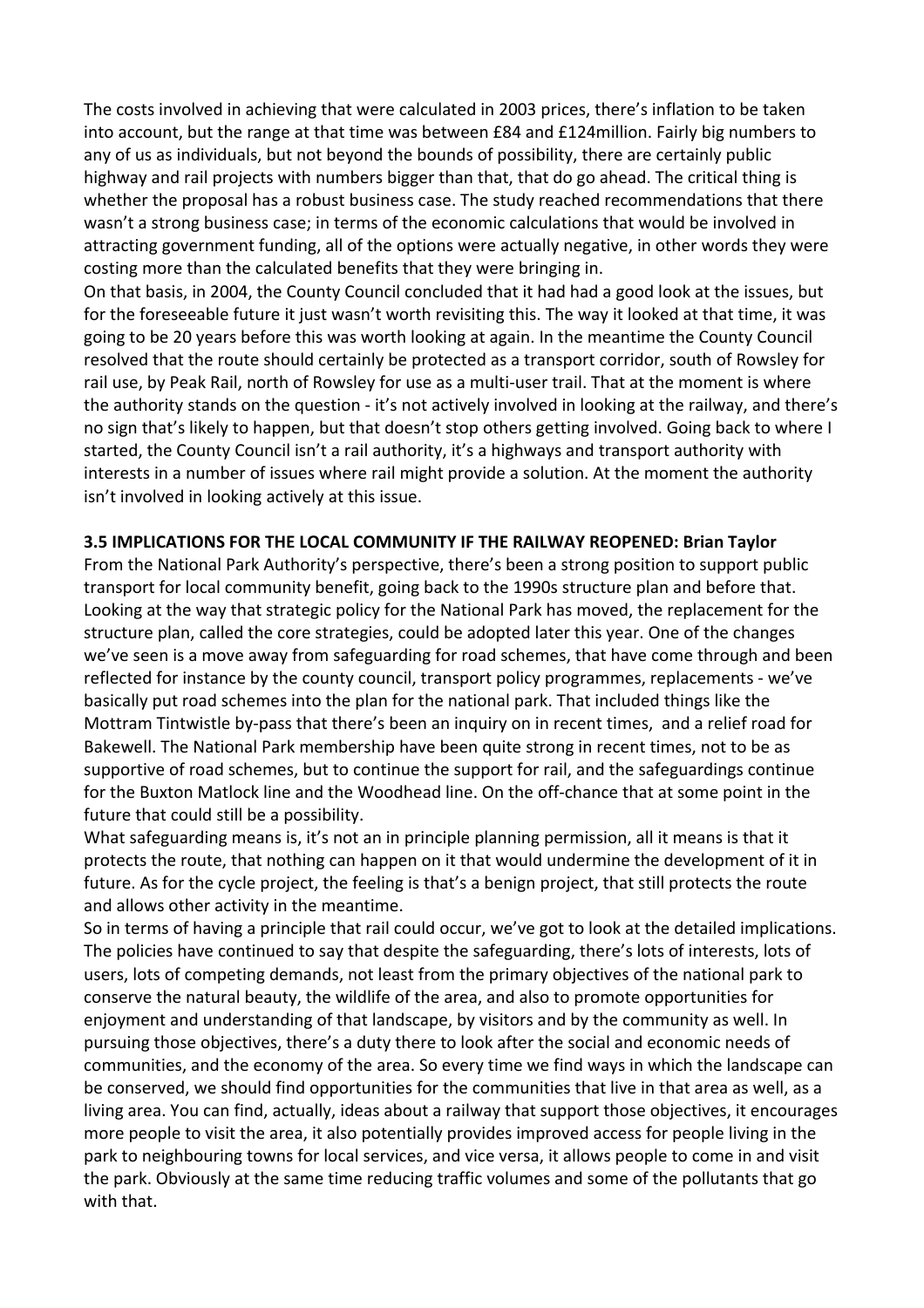So very complex sets of issues go into balancing some of these big major development projects in the national park. With the principle of a line already being there, we're one step further already, the principle is there to a large extent. What happens over time though, whether it's a disused quarry that's been colonised by a new type of wildlife or a disused railway line that's now been colonised by cyclists and walkers ‐ now that's becoming established use and a very popular use at that. The official opening for the tunnels happened today, so it's very timely.

We're now facing, in strategic terms, some interesting dilemmas for policy. What our policies do say is that we very much support the ability for people to access the park in sustainable ways by cycling, or walking, that they can come into the park and use it in safe places. They can now go right through the Wye valley in a safe environment and enjoy that landscape in a new way. Obviously the implications if the railway project came back would be to look at that as a balance, a balance of objectives for the national park.

#### **3.6 WIDER IMPLICATIONS IF THE RAILWAY REOPENED**

#### **3.6.1 FREIGHT: Mike Garratt**

I'd better introduce, not so much me personally, as what I do, to explain why I'm here. I'm a Freight Consultant, my company deals with all modes of transport, amongst other things what we've been doing for the last few years, has been national freight forecasting for government, ports and rail and road, and I'll show you some of that in a second. We generally work in the private sector, and we're therefore not so much looking for solutions to problems, as looking for commercial opportunities. I think that's quite important in this respect.

What we heard from Derbyshire County Council was a description of how the state evaluates rail schemes ‐ it talks about how many people would be new to rail and it adds up the revenue that would come from that. That isn't the sort of arithmetic that say North Yorkshire Moors Railway would have used - you simply work out if you can make something viable, and go for it. That is how the national railway network was built in the  $19<sup>th</sup>$  century, and that tends to generate more activity than playing numbers games.

The average length of rail freight haul in the UK is 200km, so it's impossible to discuss an issue like this in a local sense. I accept that there's passenger activity that is going to be local, but the rail freight we'll be considering is going far away. I'm going to give you an insight into how that's playing out at the moment, and then come back to the local issue, and how rail freight would see this opportunity.

Slide 1: Since privatisation eighteen years ago rail freight in the UK has grown from 13.8 billion tonne kilometres (tkm) to 22 billion tkm by 2006‐7. It's been quite a success . It was regarded by British Rail as a bit of a basket case, but once a competitive environment was able to take over it turned around quite sharply. Several traction suppliers are vying for business and making profits. It has fallen a little since then, partly because of the recession, but mainly because of the decline in coal consumption in power stations. You can see those statistics, they give you a pretty fair impression about what's been going on. Privatisation in 1993, 4 billion tkm of coal, 10 of other, total of 14 billion tkm. Ten years later coal's gone up to 6, other up to 13, total of 19 billion tkm. In 2006‐7 coal had gone up to 9, other 13, total 22 billion tkm. You'll notice what's happened most recently is that coal burn has decreased, which is no surprise, there's 4 or 5 coal fired power stations going to be closed quite shortly, because they've not been meeting Sulphur regulations. The other traffic has remained the same. What has grown is the intermodal traffic, that is things in containers. That's growing very quickly, up by 56% between 2003 and 2010. There was mention of Tesco a few moments ago ‐ ten days ago I was at the opening of an 800,000 sqare foot Tesco warehouse in Daventry, which has railway tracks right next to it, its own private intermodal terminal, handling up to 8 trains a day. The retailers are getting into rail, it is remarkably encouraging. So that's the national context.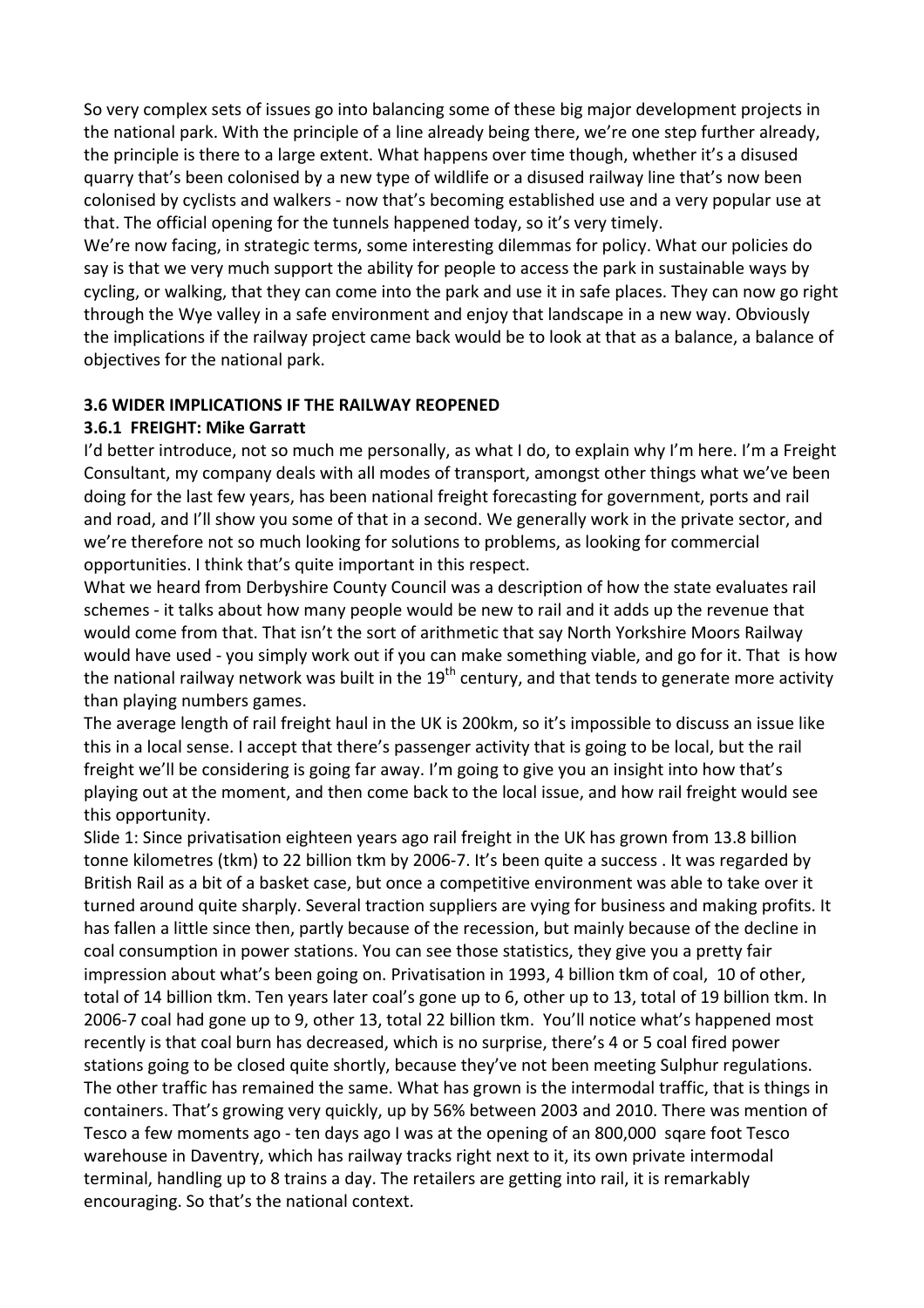Slide 2: This is trends over the last few years in different commodities. The commodity which is of interest here is construction materials, aggregates and to a degree cement.

Slide 3: To give you some context about that container traffic, that growth is very much linked to land use policy, to the development of warehousing schemes next to the railway lines. There's a lot of hope for that, and the forecasts we have made are the basis of what is known as the 'strategic railfreight network'; government are spending £200 million upgrading certain routes for freight, and this government has carried this on, it hasn't got lost in changes after the election. That growth has to be catered for in some way. It essentially vastly increases the amount of traffic moving in a north‐south orientation. When there was coal from local pits to the local power station, lots of tonnes didn't move very far. What we'll see in the future is a complete transition.

Slide 4: This is an assignment of rail freight traffic now, hold that in your mind …

Slide 5: What you see here is 20 years ahead, the forecast is a huge intensification, particularly that red line in a north‐south direction, between Crewe and Warrington. There's going to be a great deal of extra demand, more than the existing network can carry on that orientation. This we've heard was a main line route, which Beeching didn't plan to close, his vision (if vision is the right word) was for long distance passengers and long distance freight.

Slide 6: Back to local traffic. There's a little over 100 million tonnes of rail freight in the UK each year. About 6 million tonnes of that is local to this area. There's about 1 million in the Hope cement works, leaving about 5 million here from Dowlow, Tunstead, Peak Forest, places like that ‐ and that stuff has to get out. It's grown ‐ that 6 million tonnes was 5.3 million in 2004. You can see it's still growing, it's dealt with the recession extremely well, despite the fact that national construction plummeted during the recession. About 30% of that freight goes south. That is, it goes north, and then it goes south. So there's a bunch of traffic, there's your opportunity, something approaching 2 million tonnes a year now, and we're looking at growth, which is going the wrong way. My interest is entirely commercial, looking at whether things would make money. Every loaded train kilometre costs about £20, so every extra kilometre of loaded train going in the wrong direction is money down the drain. I'm not pretending to do the sums tonight, you need a lot of tkm to justify £85 to £110 million, but that gives you some context to how freight might play a role. There's a lot of rail freight in this area.

Slide 7: This is a mapping of that freight. You can see that is the rail network in northern England, right in the middle of that is where we are now, with the trains having to go north, then working their way down south.

Slide 8: Just summarising this: the most severe pressure on the national railway network is in the north-south direction, particularly I would say, in the long term, between Crewe and Warrington, on the West Coast Main Line. Lots of freight trains all fighting their way. It has been said that High Speed 2 (HS2) may resolve this - that is, if HS2 happens, then if it happens as far as Manchester, and it isn't going to get to Manchester until 2031 at the earliest. So that isn't going to be relieving the main line quickly, those forecasts we saw were for 2030. In the long term, in the Peak District area, despatches by road are likely to increase, and increase towards the south. The super quarries, such as here in the Peak area, because they're rail connected, are winning market share. It is a question of relative cost ‐ what is the cost of creating more capacity through the Peak, as compared to the cost of creating more rail capacity north‐south on other routes? It's relatively cheap to replace tracks, it's bloody expensive trying to add capacity to an existing, working railway. Lastly, there may be a need for complementary works in the Manchester area as you see, to get some of this traffic round the network.

**Supplementary Question:** You were contrasting the way that the Scott Wilson survey was done, in looking at passenger games. Can you imagine a different study being done with freight? The way government regards freight is entirely as a private sector activity ‐ if it makes money that's good, otherwise not so good. The McNulty report, which came out last week, was very critical of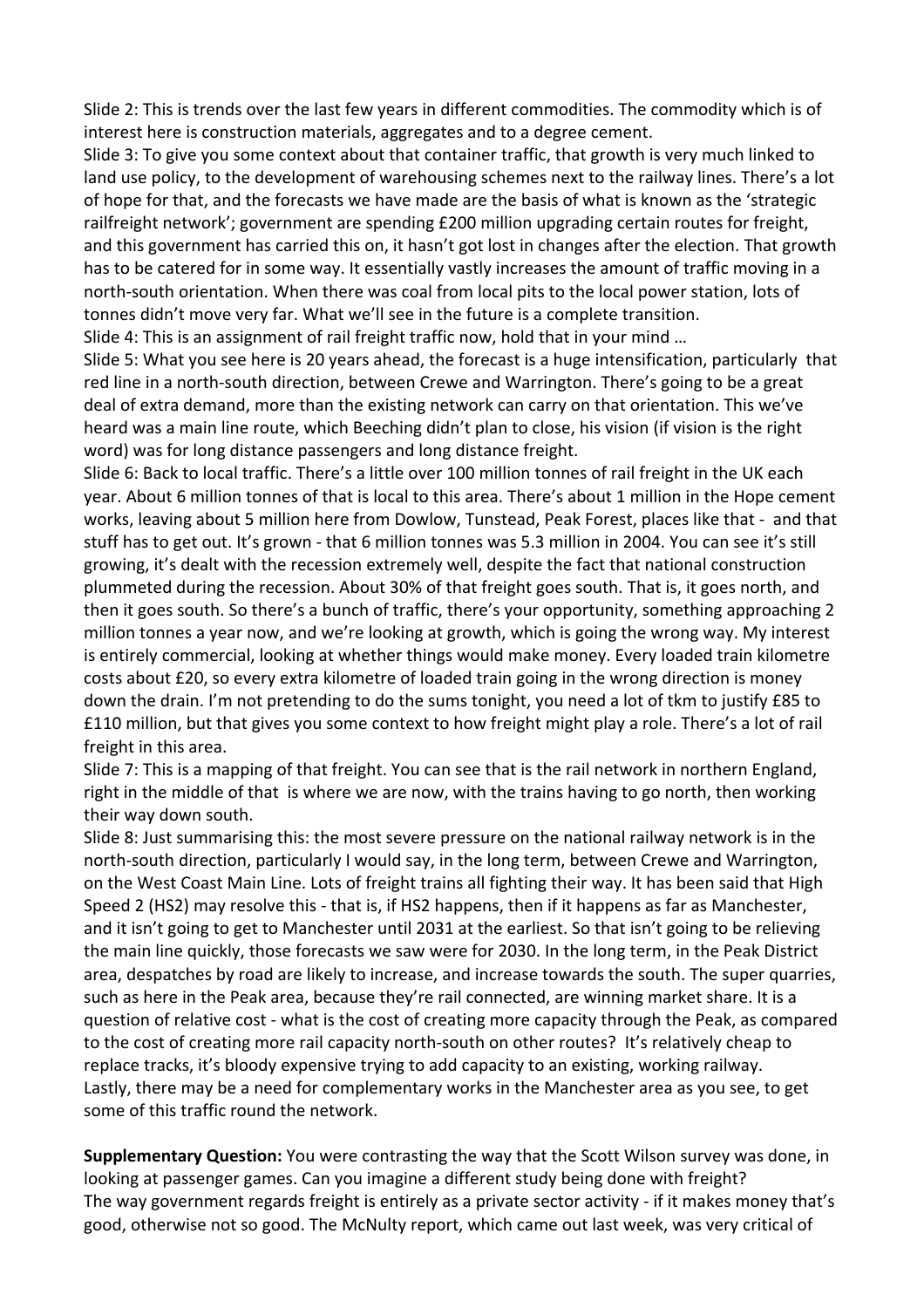the way the DfT (Department for Transport) had micro-managed the passenger business, but very complimentary about rail freight, simply because rail freight unit costs have come down in the last decade, and passenger costs have gone up. But the rules of the game which we just heard about, about only counting traffic which is new to rail, still apply, in so far as the way the DfT see things. The private sector might see things differently, maybe we'll see a new way of evaluating these things. Remember that in a legal sense, the European Commission directives define the rail industry as private sector, as in a competitive environment, that's why there are open access train operators on the national network.

#### **3.6.2 PASSENGERS: Jim Froggatt**

The first bit links to what Mike was saying; the main advantage from an emissions point of view of reopening the railway for freight is that it's down hill. If you're going round by the Hope Valley, over to the Rother Valley and down the Erewash valley ‐ it's bad enough for passenger trains, I hate to think how much extra fuel a stone train uses going up hill and down dale, whereas basically it could take the brakes off and just roll into Derby.

Going to the passenger side, while passenger rail costs have been increasing, that is not really relevant to a new route that might not have these old constraints. What is relevant is the fact that passenger use in the rest of the country has been increasing rapidly. It's difficult to get an accurate figure for a particular route, but we think that the figure in the East Midlands over the last ten years has been in the order of 5‐6% year on year.

What is published is the number of tickets sold to and from an individual station. I've looked at a random example over the period since 2003‐04, which is when the study was completed, up to the latest available figures which were 2009‐10. An increase of 5% per annum comes to 34% over that period, and rather to my surprise the number of passengers using Buxton station, and using Chinley station, have both gone up by exactly that amount. Derby has gone up by 19%, but Matlock, where the train service was improved considerably in middle of that period, has gone up by 70%. The Manchester stations, the stations in central Manchester as a whole, by 50‐60% ‐ it's difficult to get an exact figure, where a lot of people are using season tickets. I think we can say that 5% per annum is a fair average.

In contrast to that, Scott Wilson appear to have taken a very small increase over the period from 2003 to 2011, so we're already starting with something like 30% more passengers than they were expecting in 2011, and their rate of increase was 3% per annum up to 2020, and 2% up to 2030. While I don't want to look too far into the future, the current trends are showing that the rate of increase would be larger than that, so if the model was run again, the numbers for passengers would be much higher than they were.

There haven't been many rail openings in England, but there have been a couple in other parts of the country recently. The one between Alloa and Stirling was forecast to carry about 150,000 passengers a year; Alloa station numbers for the 2009‐10 period were 390,000. The Ebbw Vale line in South Wales, which I think opened in 2007‐08, which has only got one route operating to Cardiff, when it was meant to have two trains an hour, with the other one going to Newport. That was forecast at half a million passengers per year with the two trains an hour, and has got half a million a year already, as far as I can estimate.

I'm not sure every line has been successful, and the conditions that we have in the Peak are very different to lines serving run down coalmining areas, where the aim is to regenerate the area by being able to get people in and out. There's already a lot of people coming into the Peak and at times we wouldn't want too many more. So the situation isn't quite the same, but I'd still have thought we were looking at much higher numbers than were used in the Scott Wilson report, if only to be in line with the rest of the network.

The other point is on the network. Slide 9: This shows the intercity routes out of Manchester, because this used to be a main line. Every route marked here has a more than hourly service ‐ in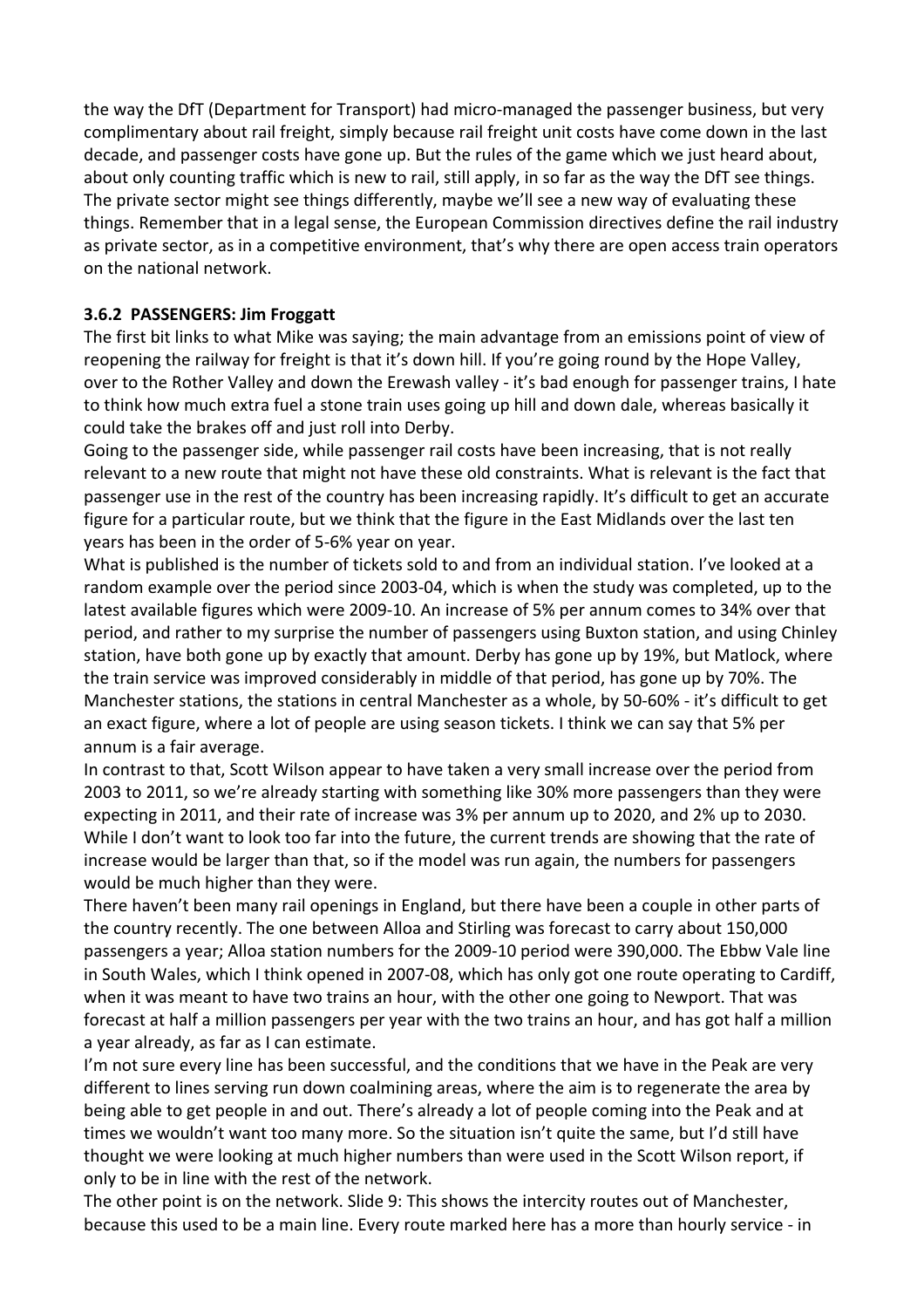the case of Birmingham it's 2 trains an hour, in the case of London it's 3 an hour, in the case of Leeds it's 4 an hour, but they then split to four different destinations. To Sheffield it's 2 trains an hour, one to Cleethorpes and one to Nottingham and East Anglia. If you live in Derby there ain't a through service to Manchester, you have to either go via Sheffield or via Stoke. And the service to Stoke is a single unit that runs at about 35mph on average. The Manchester to Nottingham service is the one with the least number of seats per hour; it's also the slowest ‐ the average speed is 40mph, the average on every other line, even to North Wales and South Wales, is more like 50mph or more, and of course in the case of London it's 90mph, after several £ million had been spent on improving the line. So this line would fill a gap in the network. It's not just for local traffic, it's to provide an intercity quality service from the East Midlands to the North‐West. The only reason anyone travels by train at the moment, round via Stoke or round via Sheffield on a slow service, is that the road network also sends you round via Stoke or via the M62, it's very slow whichever way you go. It isn't really a 21<sup>st</sup> century service, it's far too slow by comparison to every other route. Putting a 75mph railway through the Peak would cut the journey time considerably between Derby and Manchester. Also, if we ran it as an extension of the London to Derby service (which has now gone through to Sheffield where it's only getting in the way), running through to Manchester it would provide a direct service from the south part of the East Midlands; at the moment it's very difficult to get from there to anywhere in the North West.

So if the service was run suitably, the traffic forecast for local services would be more than in the report, and the forecast for long distance traffic would be higher than was considered in the report. Because the service would be better than the existing services, it would attract new long distance traffic, it would attract more than exists at the moment, in our opinion.

One of the reasons we consider the usage figures going up is of course oil price, and fuel price. If you look at the history of oil prices, I found a graph on the net, which says that in 2008 prices, the price of oil was around \$20 a barrel from 1973, then it went up to about \$80, then it dropped down again to about \$20 or \$30, then in 2008 it shot up again, and currently it is about \$120 a barrel. It's gone up by a factor of about 5 since 2000. Whether it will stay that high is anyone's guess, but the general trend is to increase.

If you look at petrol prices ‐ in April 2004, the month the report was signed off, the price of petrol was 78p a litre. The national average is now 136p a litre, which is a 74% increase, compared with a 27% increase in the Retail Price Index over the same period. So petrol price, and oil price as a whole, is far outstripping inflation. I don't think many people expect it to go back down. The model that was used in the report looked at charging for road access to the Peak. It didn't look at higher oil prices, but the high oil prices are pretty much bringing the equivalent costs to the charges they looked at, and that model shows a much higher level of use on the railway. It makes sense, even if rail fares are increasing, if the cost of oil is going to drive people away from using cars, to look for alternatives. Even though I can't see this railway being operated by other than diesel, the mix of fuels across the railway as a whole is such that there isn't such a demand for oil based fuels from it.

**Supplementary Question:** Are there comparable situations in terms of closed railways being considered for reopening, for passengers and freight, or either, elsewhere in the country? **Mike Garratt**: I'm familiar with railways being considered for reopening for freight, to access sites. Two that I'm particularly familiar with, both have cycle tracks, and there are developers/ port operators wanting to reopen, or extend the tracks over those cycle ways. So this is not unique. **Jim Froggatt:** I don't know of any passenger ones being considered at the moment. The ones that there are tend to be relatively short, compared with this one.

**Supplementary Question:** In terms of the Scott Wilson report and the numbers identified for the likely capital investment ‐ if a feasibility study was done today, would it be any different?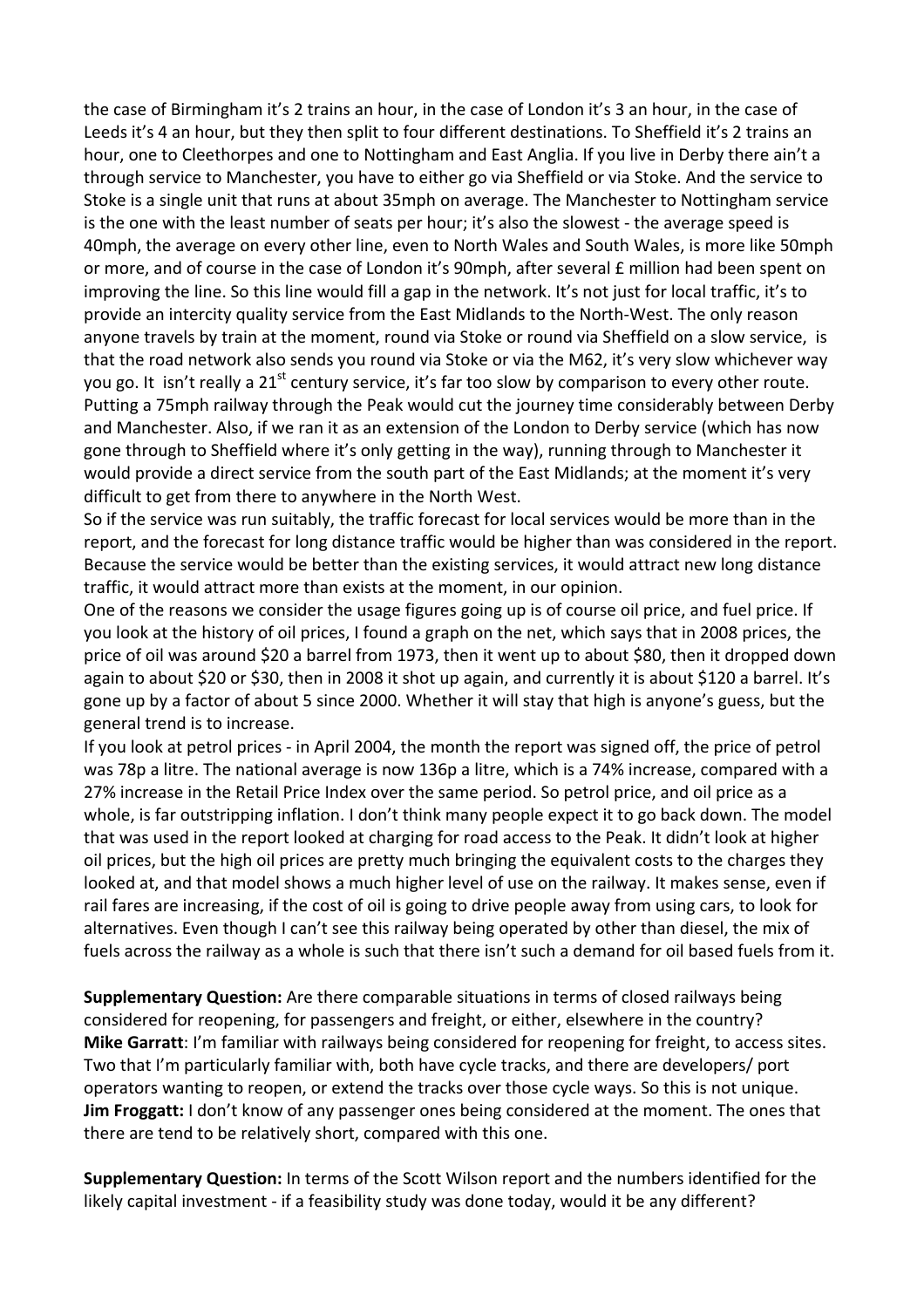**Mike Garratt:** The cost of good quality second hand track, laid, on a private industrial network, is £500 a metre. It's about 19 miles, lets call it 30 km. If this was one long siding to carry heavy trains, that would be £15 million on track and ballast. Add on the signalling, add on whatever formation, infrastructure repairs have to be done … it depends what sort of railway it is. That would only be a light railway in terms of 25 mph maximum operating speed. I don't know how that compares with the report, I don't know what went into it. Once you start introducing sophisticated signalling systems, though, the price tends to go through the roof.

#### **Supplementary Question:** What do you imagine the railway being?

**Jim Froggatt:** We originally imagined it being a mixture, of having a semi-fast train probably stopping at Matlock and Miller's Dale, going through Chinley, pretty well what it was before. We had a fast service from the East Midlands to the North West, and a stopping service that could possibly be just an extension of the existing service that runs between Nottingham and Matlock.

# **3.7 IMPLICATIONS FOR OTHER USERS IF THE RAILWAY REOPENED**

#### **3.7.1 THE PEAK CYCLE TRAIL: Martin Wragg**

I am involved with Peak Cycle Links, so I can tell you a little bit about how this project came to be, what it involves and what the role of that organisation is. Its gestation was in the Derwent Valley between Matlock and Bakewell, when a local cycling organisation was looking for an alternative to cycling down the A6. We all know what the A6 is like through this area, and it's not much different down there, it's a nightmare. They were talking to various Local Authorities including the council about the possibility of constructing a cycle trail, and they made contact with an individual who was for a long time, but no longer, chairman of Sustrans - that's the sustainable transport charity that has built many cycle trails around Britain. He got interested, and conjured up a much larger scheme than was originally proposed, which would link Buxton station with Matlock station, using on the east side the Monsal Trail. The proposal was to run down Woodale through Wyedale, through the Monsal tunnels, and then on new track down from Bakewell to Matlock, in part using the railway line down at the southern end, and of course through Wyedale using the railway track for a short section. On the west side it would make use of the High Peak trail with connections from Matlock at the southern end and at the northern end from Parsley Hey over Staker Hill, Harpur Hill and into Buxton.

The project involves about 50 miles of trail. It's called a cycle trail because the originators of the first part of the idea were cyclists, and because this government and its predecessor have made a pot of money available for sustainable transport initiatives. The consultant was able to facilitate access to some of that money for the Peak Park, who have used the fund that was secured to rebuild the trail through the Monsal tunnels, and the official opening of that was this morning. That of course is across land which is owned by the Peak Park. The remainder of the trail is still an idea, it is dependant on funding, but there's a possibility that funding might become available, and the county is bidding for it. If successful, that would enable the construction work necessary to complete the trail. The opportunity to bid for that money is dependant on the various legal and planning elements all being in place. It was necessary to demonstrate that this was a viable project rather than just a hopeful wish. At the time the county was not primarily involved, the Park was driving it, because of opening the Monsal tunnels, and their strategy remit did not extend to land outside the park.

To facilitate the project, a number of interested organisations and individuals formed a limited company, which then secured charitable registration, and that is Peak Cycle Links. It's a small organisation, it doesn't have very much cash, it's open to donations from supporters. What it has done in the almost 12 months of its existence, is to negotiate land agreements with the local landowners around Buxton, linking the Monsal Trail with the High Peak Trail. Those contracts, the leases and licences, are very largely in place. The planning applications have been submitted, High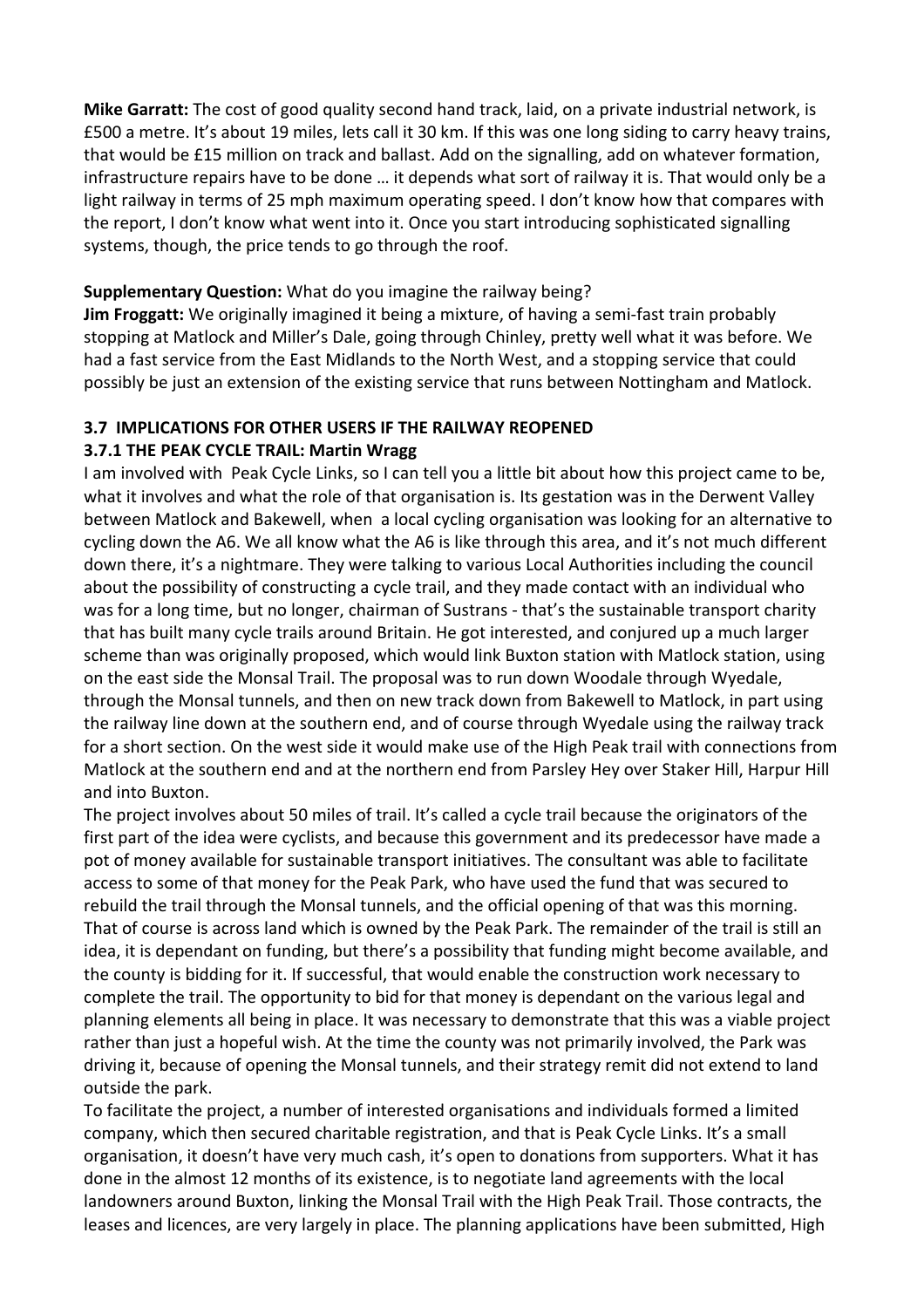Peak Borough Council have granted consent for the section from Parsley Hey to Harpur Hill, the other applications are still being processed. There are all sorts of issues which need to be addressed, not least environmental concerns. We'll have to wait and see if those applications succeed, and if money becomes available for construction. If it does there's an expectation that some work might be undertaken on Staker Hill in the autumn this year, and that money might be available next year to complete that section of the trail.

If those plans come to fruition what it will mean is that there is a substantial dedicated route available for recreational use. It's not limited to cycling, it's to enable walkers as well, the design of the trail is however driven by cycling needs because it's much easier to walk over rough ground than it is to cycle over it. The intention is that this facility should to be accessible to the public at large, to families, to children and to people with disabilities. Much of the route will not be available for equestrian use. That is something that comes from the requirements of landowners and also the limitations of the route in terms of its width, for example it's thought impossible to provide use through Wyedale for people with horses, as well as cyclists and walkers. Also the Health and Safety Executive are not enthusiastic about the prospect of their explosions startling the horses and taking their security people away from their current duties, to round up escaped horses.

The Tisssingon trail and the High Peak trail are presently very well used. Go out there on a spring or summer weekend and you will find a lot of people walking and cycling along those trails. This proposal would disperse the concentrations that presently exist, and more particularly would overcome the current issue of people using cars in order to access walking and cycling facilities, because at the moment everybody drives to Parsley Hey or one of the other stops. The expectation would be that it would encourage very much greater use by local residents, and that it would also be a draw to people from outside the area. The reason that we focussed on the two stations is the sustainable transport initiative, and the hope that some people will come by train rather than drive. In terms of the attraction of this trail ‐ the consultant has been responsible for many dozens of cycle trails around Britain, and he regards this proposal as the most interesting and exciting one he has ever worked on. He thinks that the scenery it passes through will make it the most popular trail in Britain. He anticipates hundreds of thousands of users. Many of those people will come to Buxton or to Bakewell or wherever, somewhere in the High Peak, and will be looking for accommodation, and they'll be going to local restaurants, spending their money in the community. So there is a very general forecast, drawn from his experience in the use of other trails around the country and what has happened there, and he thinks it would be a benefit to the local economy, as well as a recreational resource.

#### **3.7.2 OTHER ISSUES**

**Question:** Can you imagine an operating railway and the cycle trail co-existing? **Paul Tomlinson:** Oh yes, we've already had talks with Peak Cycle Links and we've got a great mutual interest in what we want to do, there is a theory we can all work together and that the thing can be made to work as a joint venture.

**Question:** If the line was reopened for freight, or as a part of the network, would that change it? **Paul Tomlinson:** Yes. A reinstated main line railway, along the lines discussed in the previous feasibility study, would to all intents and purposes wipe Peak Rail out. And the cycle track most definitely.

#### **Question:** Because it would be double track?

**Paul Tomlinson:** Because it would be a main line, it would not be a light railway, the standards and everything else that we would be expected to meet, over that length of railway, mixed in with high speed trains, would be a problem. Freight wouldn't be a problem, simply because freight can operate at varying levels of speed. For us to be mixed up operating within a main line, I think would be an impossibility, unless we became ambitious and decided to operate open access to St Pancras.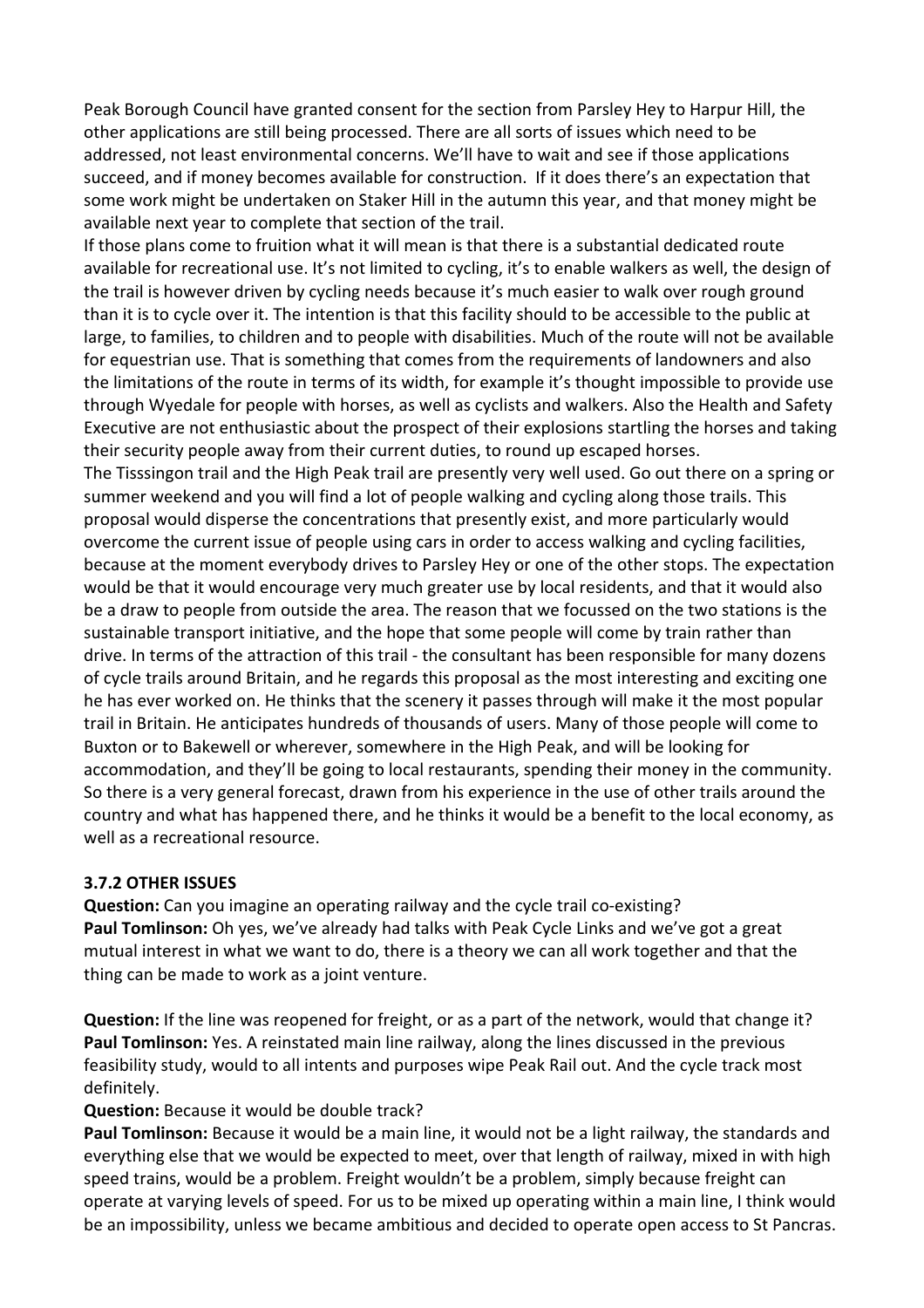To be realistic, there's been a lot of debate, there was at the time of the feasibility study, about where Peak Rail would fit in with this. I think the truth is it's very difficult to fit in.

**Question:** If an extension to the network did occur, are there alternatives for the cycle trail? **Martin Wragg:** No. The geography is such that, although there are alternative routes in certain areas, if you are going to achieve a route that is accessible to everybody as I described, you need a maximum gradient of 15 degrees, and that can't be achieved elsewhere in the High Peak. **Martin Smith:** The Derbyshire County Council study, with the idea of a double track, actually envisaged recreating a brand new cycle route, somewhere else, between Matlock and Buxton. Quite how it was going to be done I don't think was really explored, but one part of the capital costs was for the replacement of the Monsal Trail.

**Question:** There is a suggestion of establishing a shuttle service from Buxton to Blackwell Mill. **Martin Smith:** The link between Buxton and the end of the Monsal Trail at the moment is more or less non existent. The route that is actually proposed by Peak Cycle Links is not in the same sort of category as the Monsal Trail, it really is up hill and down dale, you've only to walk up Woodale, over Fairfield and down to Buxton railway station to realise that. A possible option, that's belatedly been suggested by John Grimshaw, the former chairman of Sustrans, is that perhaps you could have a rail link from Buxton station down to Blackwell Mill, where of course the railway line still exists. There is a similar sort of operation going on at Okehampton, in Dartmoor, where from Okehampton down to Meldon Quarry, which is where the cycle trail starts, they've got just such a link. It basically consists of a small diesel shunting locomotive, a trailer car from a diesel multiple unit and a baggage car, and that's it. It's a single coach, a single van and a locomotive, it just shuttles backwards and forwards, it takes cycles and people on a ride. You could very easily do that, and relatively cheaply do that, from Buxton station down to a halt that you'd have to construct at Blackwell Mill, and we know just such a halt …

**Paul Tomlinson:** Peak Rail have actually got one which will be going begging, just as soon as they manage to get into Matlock station.

**Question:** What about implications for other things like SSSIs, and other users, like birdwatchers? **Brian Taylor:** Slide 10: This is an extract from the National Park development proposals map. The blue wash is general open countryside, yellow hatching relates to underlying designations such as SSSIs, special areas of conservation. You'll make out the route ‐ Little Longstone, which is the Monsal Head, the viaduct, follow that through by Cressbrook, Litton Mill, Miller's Dale, Cheedale and along to Blackwell Mill at the western end. Pretty much all of that line in those dales is designated as underlying special area of conservation ‐ the Peak District Dales Special Area of Conservation and SSSI ‐ for its range of diversity, habitats and wildlife.

So you can see some of the challenges of the place from a planning perspective. Obviously the extent of those kind of designations in the Peak District was one of the reasons the whole place was designated a national park in the first place. You inevitably get a range of people coming out to enjoy those qualities. Even with the Peak Cycle Links proposal, the route that is being proposed runs up Woodale and Wyedale, which have underlying landscape qualities to them. That will be the nub of the decision that the national park are going to have to take, balancing a cheap transport and recreational objective versus some of the highest designations in the landscape. In the development plan those areas are actually given an additional term, which is represented by the yellow, as natural zone, which basically means those areas that are the least developed, the most natural and that best represent the remoteness qualities that often people particularly enjoy about going into national parks. As a result the tests for new development are particularly high, they are about major development that will only normally be acceptable in the national public interest. The demonstration tests that projects are having to go through are to really talk about the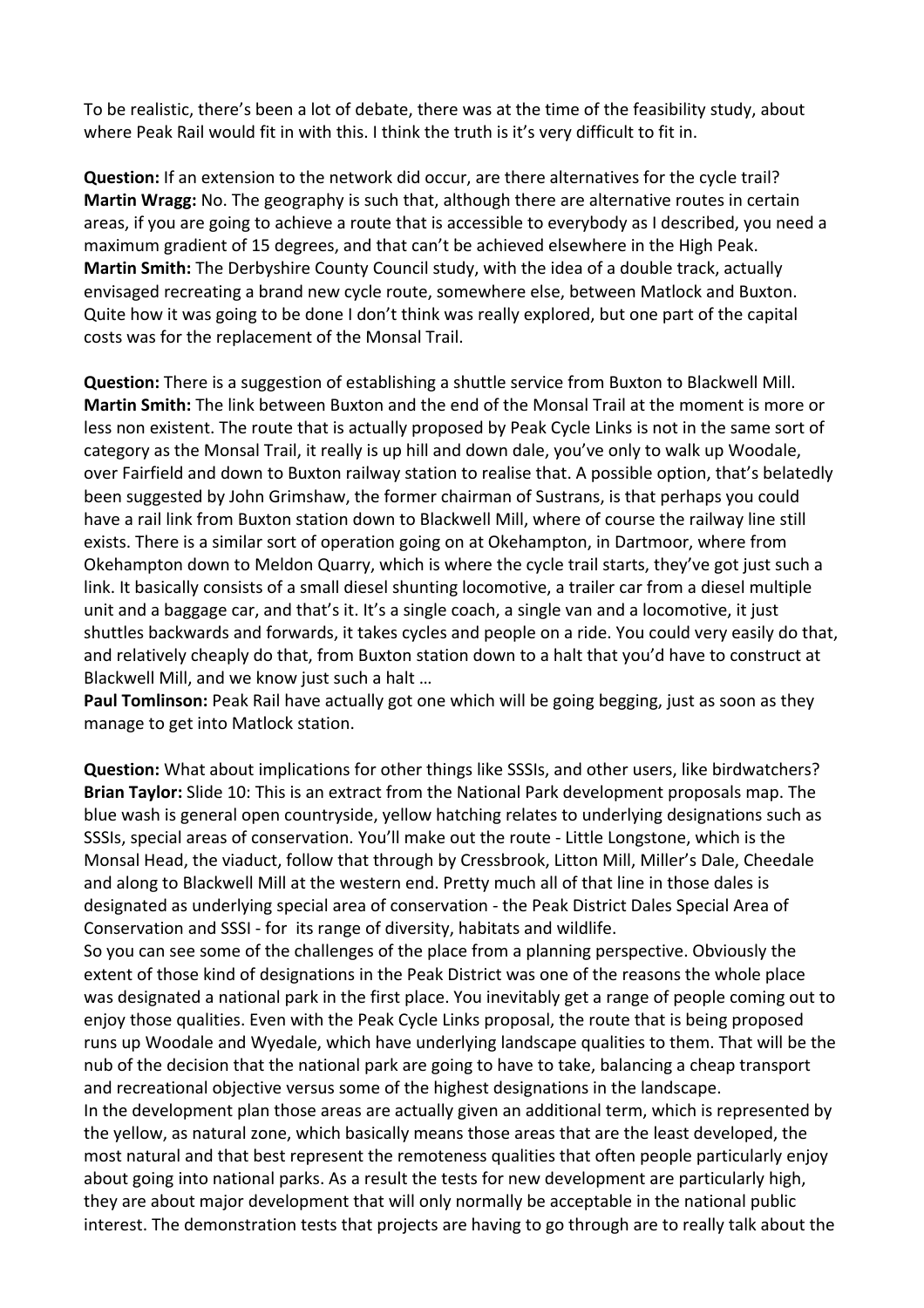potential national benefit, the importance that a route like that could have, that might potentially outweigh the landscape designation. That is a tremendously difficult decision the national park is going to have to take for that section, to complete the link.

As you can see though, right the way through, those designations exist anyway. John Ruskin had his own impression of that area originally, history is where it is and we have a fantastic resource available. It's one of those balances, as I mentioned earlier.

#### **3.8 LEADER'S SUMMING UP**

To sum up, it seems clear that if we want to have a railway from Buxton to Matlock, it is within the objectives of Peak Rail to achieve it, and that objective is not at all in contradiction with the cycle trail as well. A much larger step is the question of whether there's a freight railway, or a low definition passenger railway or a high definition passenger railway, as part of the network ‐ that's a much bigger question. We heard that Derbyshire County Council are not likely to reopen that study in the foreseeable future. Whether some private enterprise organisation will push for a freight line is an open question, and whether there's enough pressure from passengers to have a railway going south is another matter still.

# **4. PROCEEDINGS PART 2 ‐ QUESTIONS AND COMMENTS FROM THE AUDIENCE**

**Question 1:** It is ridiculous to object to reopening the line on the basis of the cycle trail-you could equally insist on closing operating railways in order to turn them into cycleways and SSSIs. **Brian Taylor:** It's a planning issue, and the cycle way exists and has to be taken into account.

**Question 2:** When Derbyshire County Council did their economic assessment, did they consider the benefits to small businesses of making travel easier? It's not just about tourism. **Jim Seymour:** Traditional transport modelling makes assumptions, and all schemes are looked at in the same way. The methodology of being able to capture the wider economic effects is developing quickly and is now much better understood. If the study was done now, it would better capture these effects.

**Question 3:** What about the need for a new bridge over the A6 at Rowsley?

**Jim Seymour:** The County Council don't have a stance on this, they are totally neutral.

**Paul Tomlinson:** We do have a plan, the civil engineers have just finished the design, the drawings are on my kitchen table right now, and we intend to use them. The design is to the top standard, it will be able to take stone trains.

**Martin Smith:** The council did grant planning consent for the bridge when they gave consent for the whole of the line.

**Question 4:** Why is this inquiry happening now? In what way is this linked to Tesco? **Bill Preece:** Interest was re‐awakened by the cycle trail project, hence Transition Buxton's decision to gather a panel of experts to clarify the issues. There's no connection to Tesco, other than whether development of the Buxton Water site might affect the ability to reopen the railway in the future.

**Paul Tomlinson:** Redevelopment of the site could have a positive effect as I said earlier. Something has to be done with the site, you wouldn't want to see it become an island between rails. So Peak Rail have to decide what to do, it gives us that impetus, to see if we could do a deal with Tesco, or with any other developer of that site.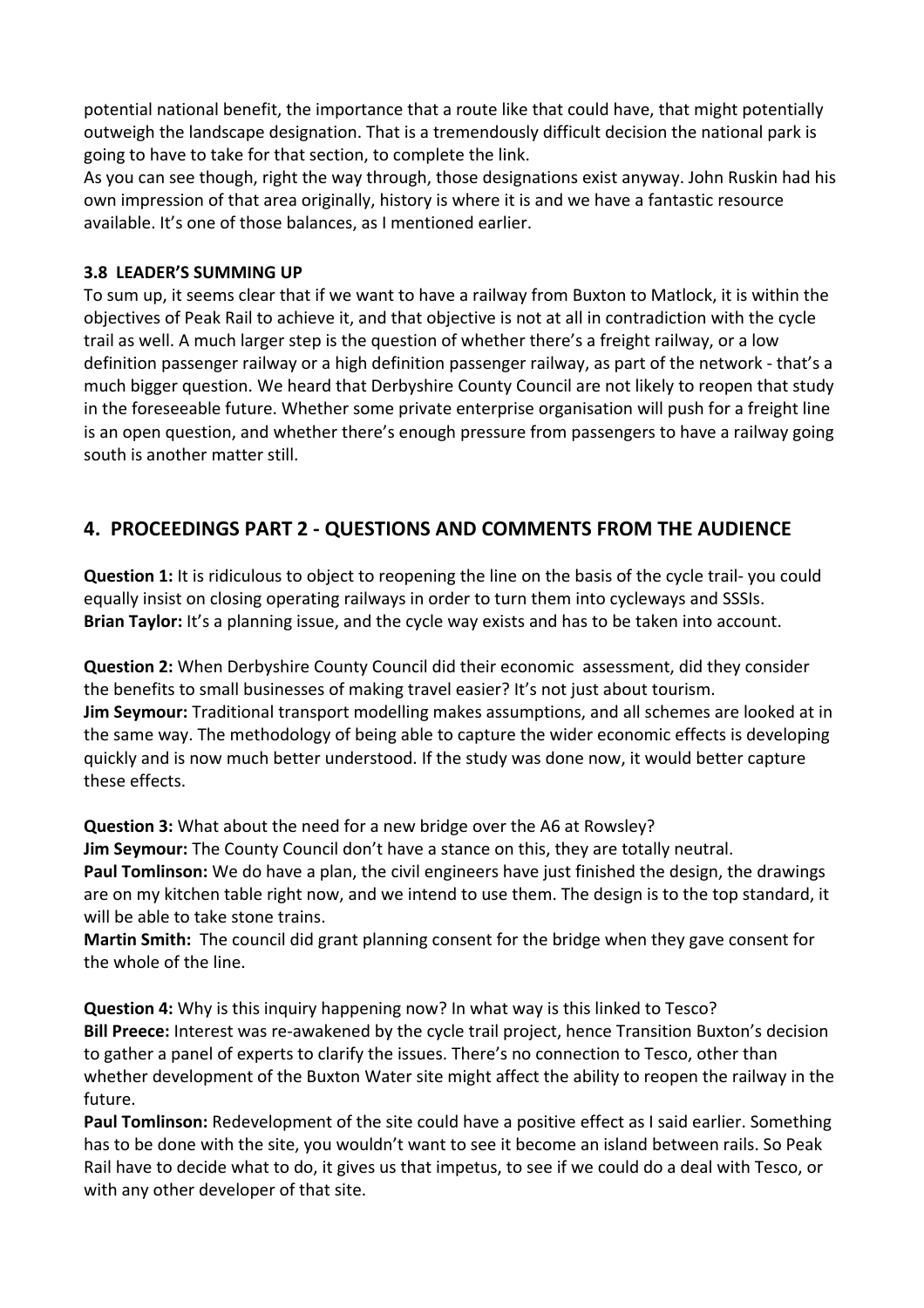**Question 5:** What about the Haddon Estate?

**Paul Tomlinson:** There have always been problems there, even a certain level of hostility. The Haddon Estate are still not enthusiastic about Peak Rail, but they have mellowed.

**Martin Wragg:** We have had discussions with them and they are quite positive about the cycle route, and about allowing it to cross their land.

**Comment:** The may be pro‐cycle because there's only Haddon Hall can sell anything to anyone along the track ‐ it won't bring business to anyone else along the route.

**Martin Wragg:** Haddon Hall may be influenced by that, but the expectation is that people will cycle the whole route, and you would have to be very fit to do it in one day, so they will stay overnight somewhere in the Peak District.

**Question 6:** Would a Heritage Railway bring more benefit to the community, compared with a line that was part of the national network?

**Martin Smith:** When you start looking at a 75mph line with two tracks, and diverting container traffic, that's where I part company. It is government policy that long distance routes should avoid National Parks, so we shouldn't be trying to make that happen.

**Mike Garratt:** But someone or something has to pay for it, and if you divert 1 or 2 million tonnes of freight onto the line, you have that financial contribution.

**Martin Smith:** It would be for government to decide, it's not a decision that would be made locally.

**Question 7:** Is there any data on how important a Heritage Railway would be to the local economy? **Paul Tomlinson:** The Peak District National Park is the only national park in the country where there is no heritage railway accessing the park, and getting traffic off the roads as a result. We could replicate here what there is in North Yorkshire and other places.

**Question:** Can a heritage railway go forward alongside other rail use?

**Mike Garratt:** There's no problem between freight and a heritage railway. Once you have fast passenger trains though, you get pathing issues. Yes the passenger traffic inhibits freight, but it is only a short distance and you save a lot of mileage ‐ traffic from here has to go via Manchester to get to the West Midlands. So there are savings there that you can turn into revenue. But mixing fast passengers and slow passengers and freight - no. It's not just scheduling, there are different operating standards as well. It could be sorted out though, look at the Settle Carlisle line, it's a main line but they run steam trains at weekends. As for the cycle route ‐ move it somewhere else.

**Question:** One of the viaducts at Miller's Dale is still owned by British Rail? **Paul Tomlinson:** It is, because it's in poor condition. They have been trying to persuade Peak Rail to take it over, and are even offering a pot of money for renovations, but it isn't enough to cover the necessary work, and we are reluctant.

**Question:** Can the Council find out what public opinion is on reopening the railway? **Jim Seymour:** The Council responds to what people want in various ways. It has just adopted a new local transport plan, which hasn't incorporated anything on this, though there has been a consultation about changes to bus services. There are considerable resources involved in these consultation exercises, it's hard to know if the justification is there.

**Paul Tomlinson:** We can be critical of Peak Rail, for procrastination in the past, but a lot of that has been the effect of these feasibility studies. Railtrack or whoever come up with proposals and every time Peak Rail is blighted and gets stuck. The last thing they want is more consultation, they want to just get on and build the railway. If it hadn't been for all these studies it would have opened years ago as a community railway.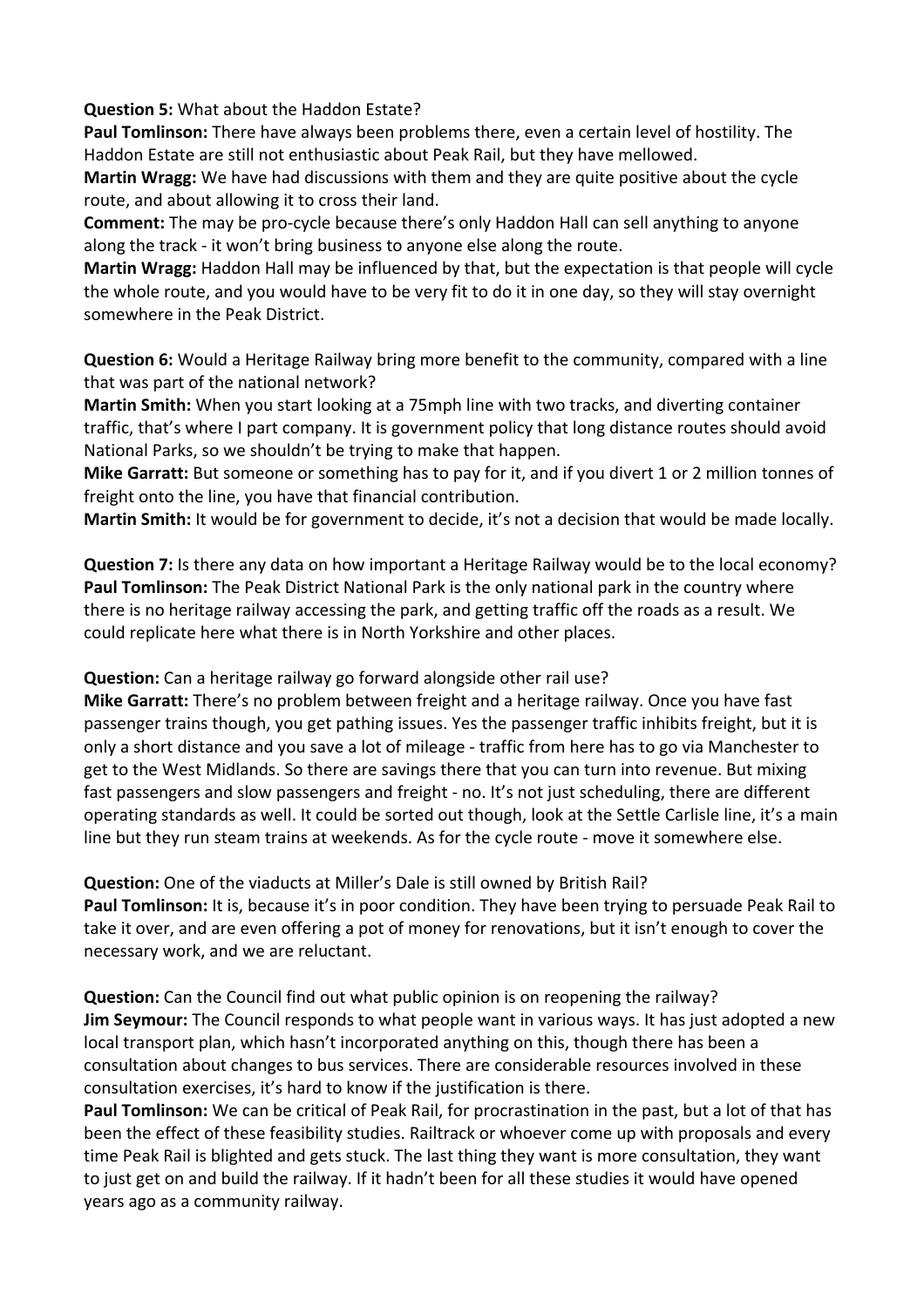# **5. KEY FINDINGS**

5.1 Before it closed the route was a main line, not just a branch line, taking just over an hour to travel between Manchester and Matlock.

5.2 The line was not closed as a result of the Beeching Inquiry, which recommended that the line be retained for freight and express passenger services; only the local services were supposed to go. 5.3 Peak Rail's objectives have always been threefold ‐ to run steam trains at weekends for tourists, to operate a community railway between Buxton and Matlock at other times, and to provide paths for freight if the demand is there.

5.4 Peak Rail will make the link into Matlock station proper this year, and expect a surge in passenger numbers as a result. They still own land at Buxton and see the redevelopment of the Buxton Water site as an opportunity to rationalise their boundaries through land swaps.

5.5 A fully established heritage/community railway between Buxton and Matlock could bring significant benefits to the local economy. For comparison, the North Yorkshire Moors Railway is believed to contribute £2-6million a year, Peak Rail is believed to have the potential to do more. 5.6 The line is largely intact, and there are no fundamental obstacles to it reopening. The Scott Wilson report concluded in 2004 that it could be reopened for between £84 and £124 million (2003 prices), but that there was not a strong enough business case to justify it.

5.7 The study only considered revenue from passengers who would be 'new to rail'; a private railway would look at the total passenger numbers.

5.8 Passenger numbers in the East Midlands are around 30% higher than Scott Wilson assumed would be the case in 2011, and are increasing at 5‐6% per year, as opposed to the 2‐3% used in the study. There have also been developments in modelling to take better account of wider economic benefits. If repeated the study might come to a different conclusion.

5.9 There is some 5 million tonnes of freight generated locally, around a third of which has to travel north first to reach its destination to the south; the savings from being able to use a more direct route could be turned into revenue for a private railway.

5.10 Increases in freight carried by rail mean that there will be a serious lack of north‐south capacity, particularly between Crewe and Warrington, within 20 years. The proposed High Speed line from London to Manchester will not help because it will not be built until 2031 at the earliest. 5.11 Derbyshire County Council have no plans to re-examine the case for reopening the railway in the foreseeable future.

5.12 A single track heritage/community railway could co-exist with the multi-user trail, even if it also carried freight. If the line reopened as part of the national network, however, with high speed passenger trains, the multi‐user trail, and probably also Peak Rail, would be forced out.

5.13 The Scott Wilson cost estimates for reopening the railway included an amount for a new multi-user trail to replace the Monsal Trail, although the route it might take was not established. 5.14 Peak District National Park policy has always been to safeguard the route for 'future transport use'. This is not an in principle planning consent, any planning application would be decided by balancing all considerations against the Park's objectives.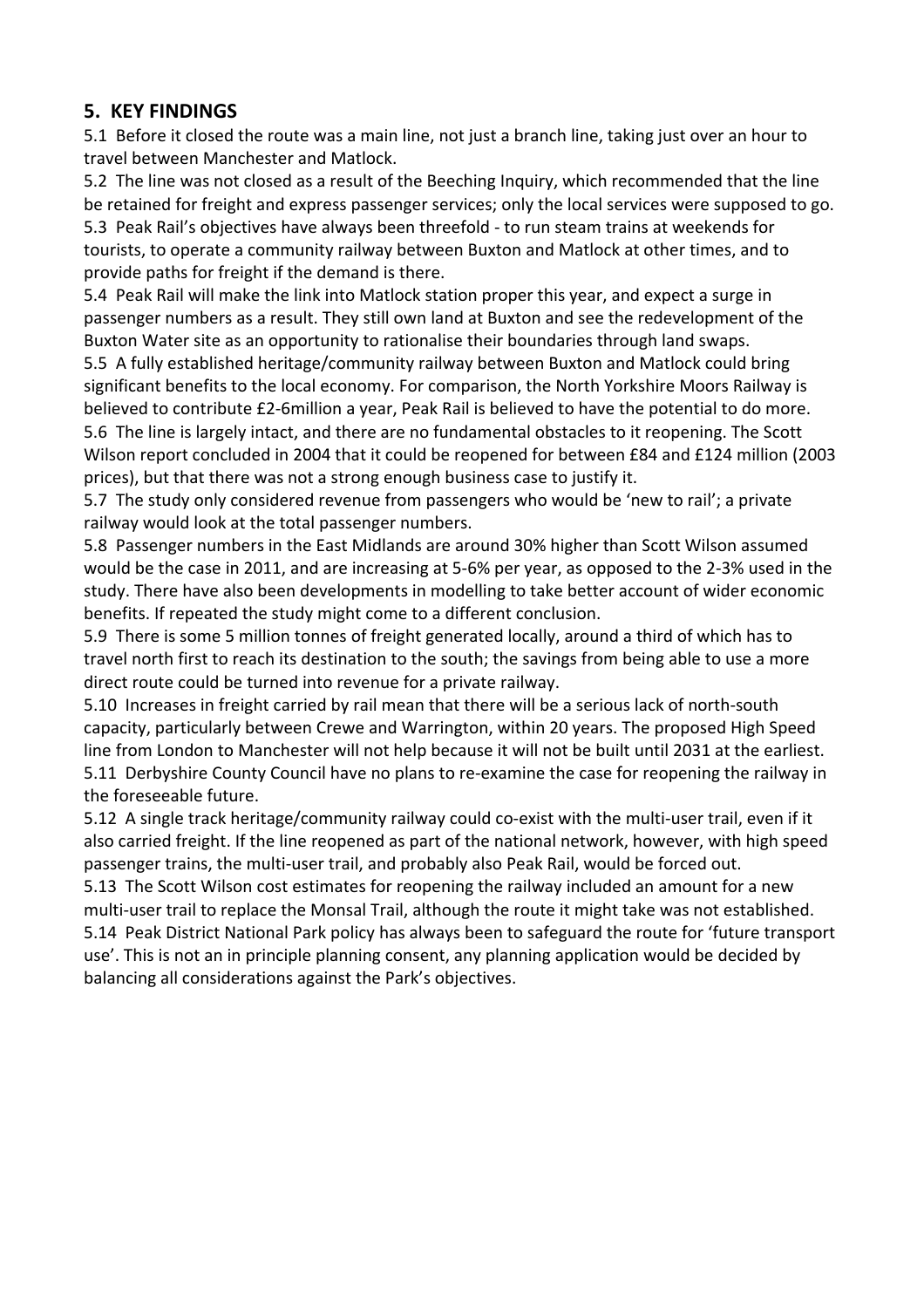# **6. DIAGRAMS AND PRESENTATION SLIDES**



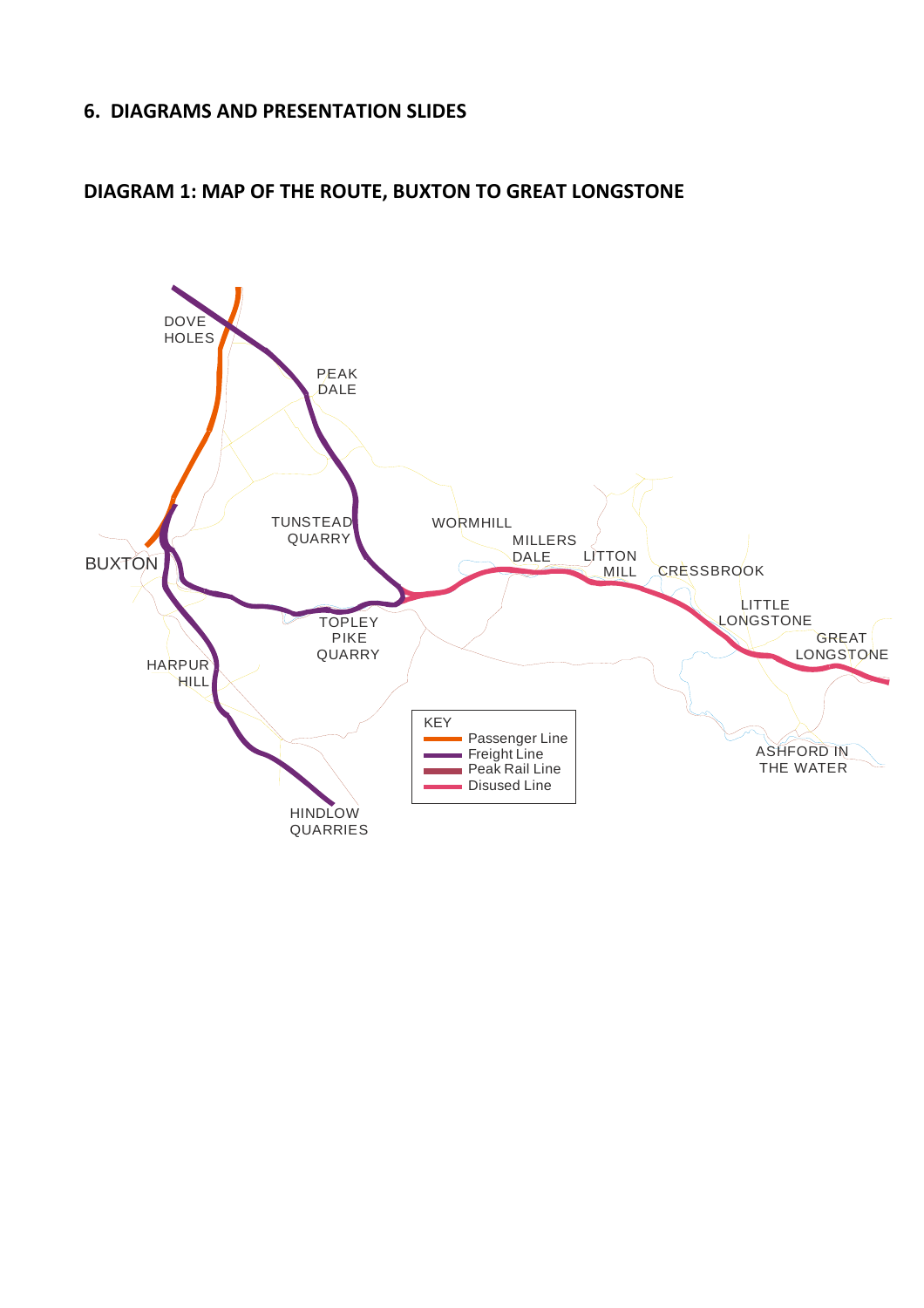# **DIAGRAM 2: MAP OF THE ROUTE, MILLER'S DALE TO MATLOCK**

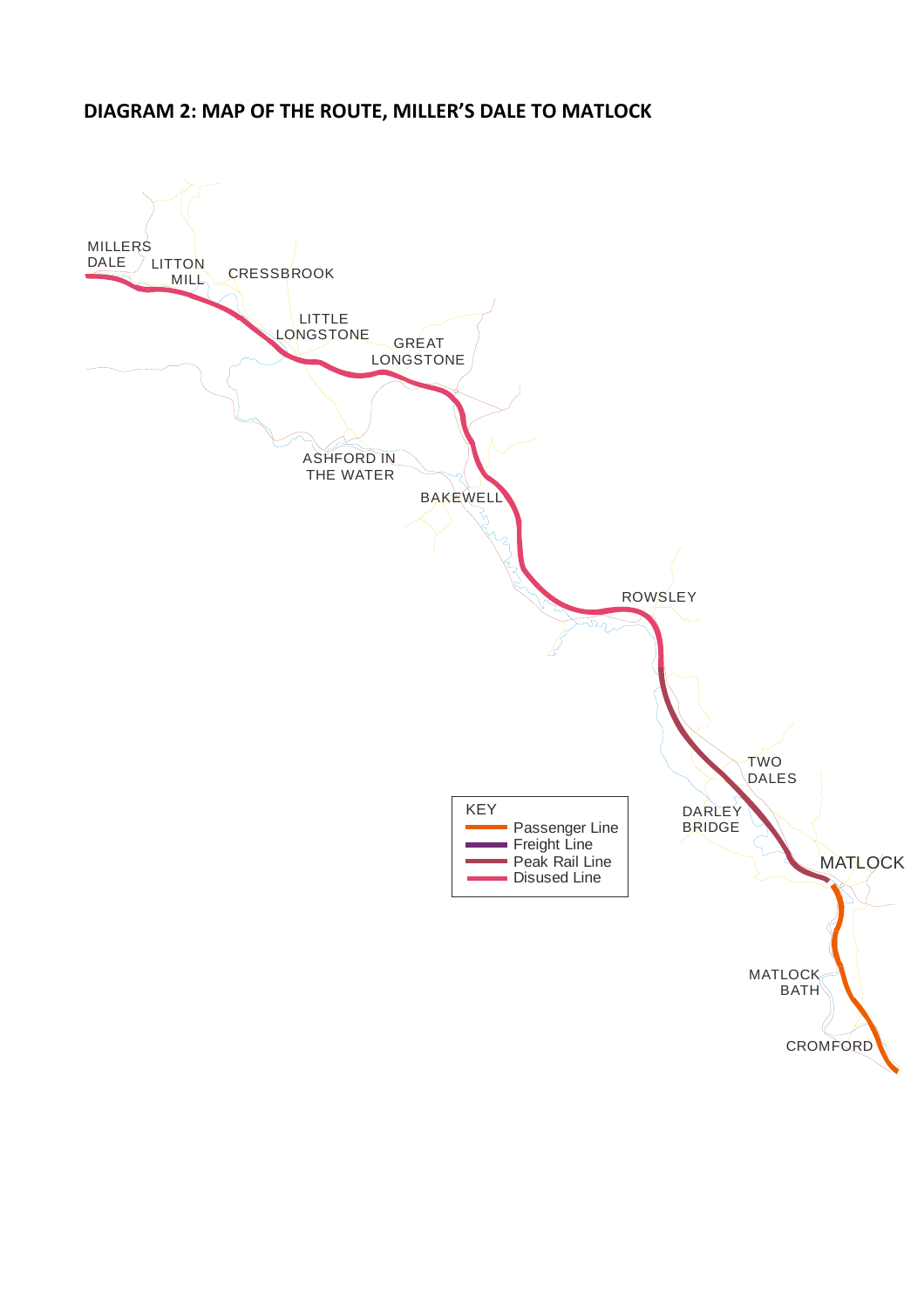# **DIAGRAM 3: DETAIL OF RAIL LINES AROUND BUXTON STATION**

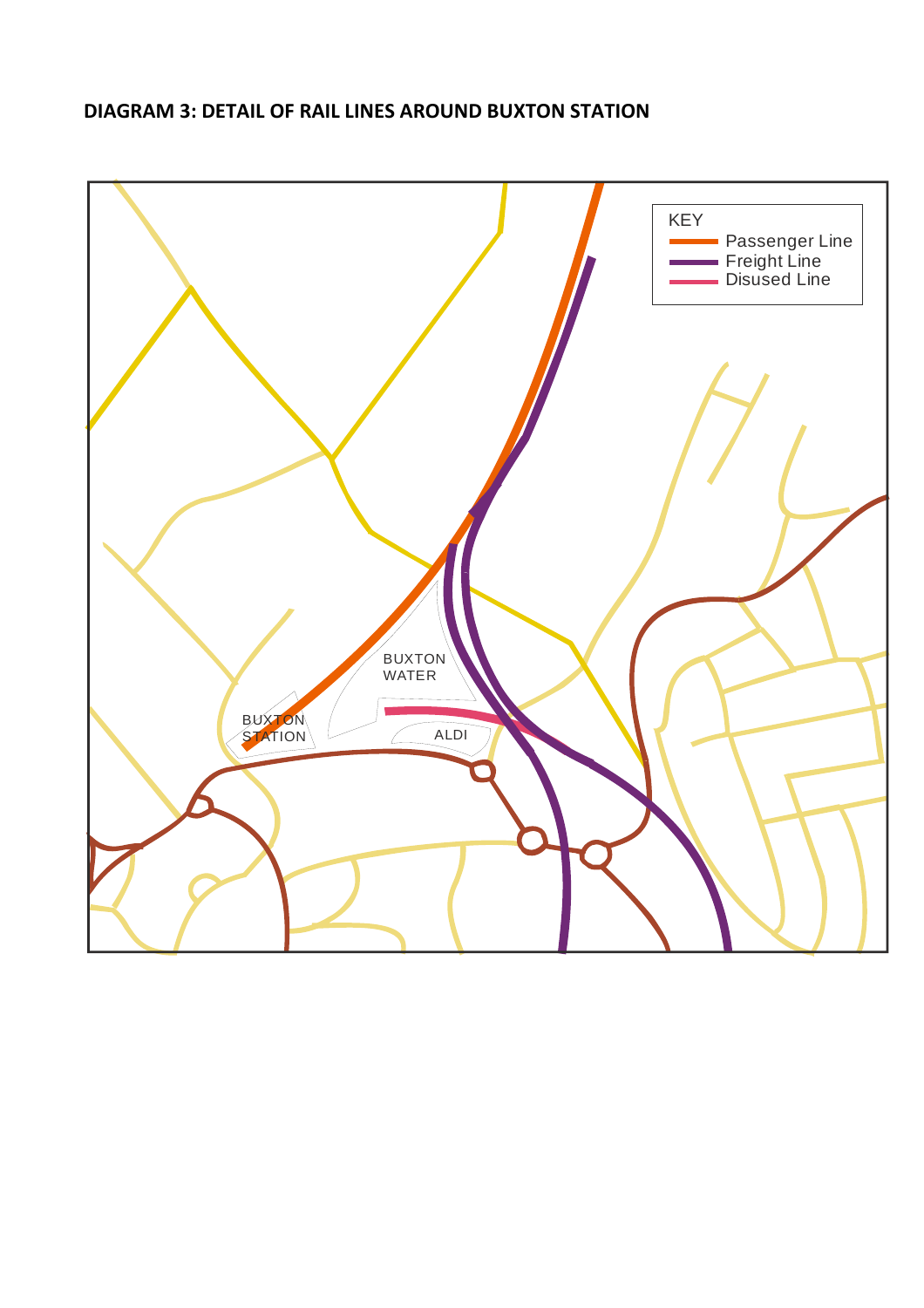### **DIAGRAM 4: MAP OF THE RAIL NETWORK IN THE HIGH PEAK AREA**

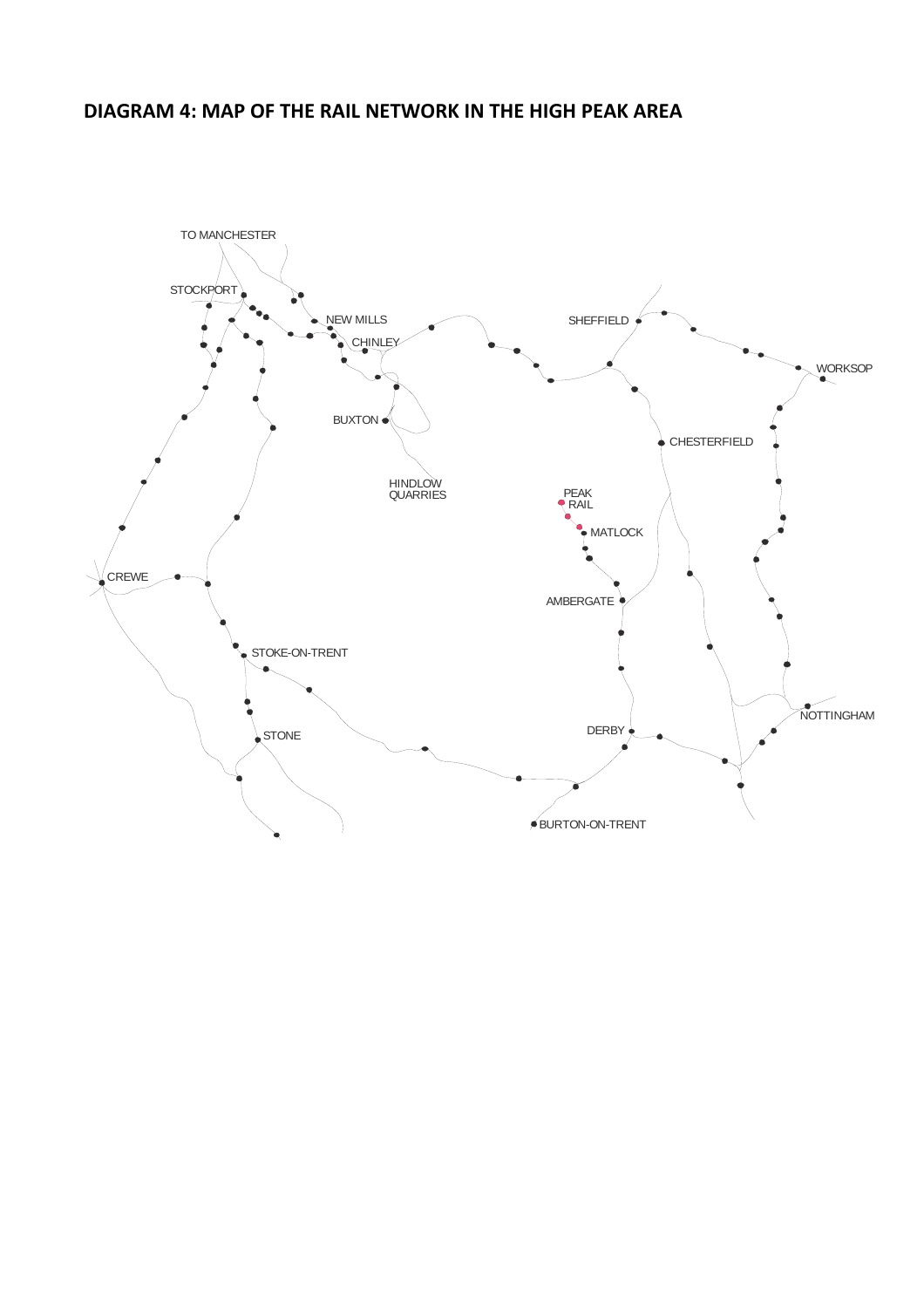# **SLIDE 1: RAIL FREIGHT NATIONAL TREND**

- Rail freight tonne kms grew from 14 billion net tonne kms at privatisation to 22 billion in 2006/7
- Subsequent fall due to reduced coal burn

|                                                          | billion tonne kms |              |       |                        |
|----------------------------------------------------------|-------------------|--------------|-------|------------------------|
|                                                          | Coal              | <b>Other</b> | Total | of which<br>intermodal |
| 1993/4                                                   | 4                 | 10           | 14    | n.a.                   |
| 2003/4                                                   | 6                 | 13           | 19    | 4                      |
| 2006/7                                                   | 9                 | 13           | 22    | 5                      |
| 2009/10                                                  | 6                 | 13           | 19    | 6                      |
| - intermodal up 56% in 7 years<br>- but coal now falling |                   |              |       |                        |

# **SLIDE 2: RAIL FREIGHT TONNAGE BY COMMODITY**

**Rail net tonnes by month and commodity (million tonnes).** 

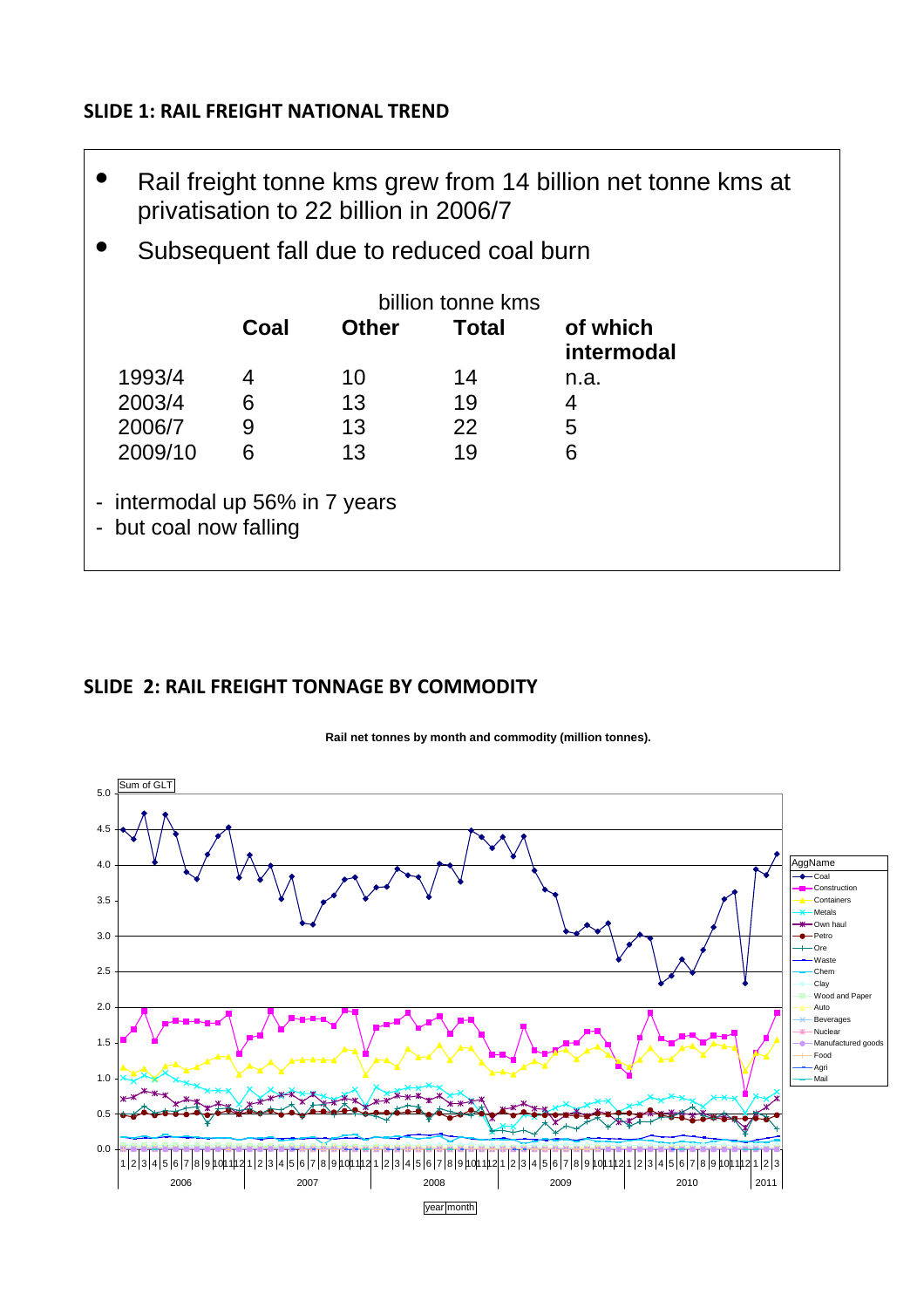# **Intermodal principal growth sector**

- **Intermodal growth linked to land use policy for rail linked warehousing** 
	- **‐ adds considerably to demand for north – south capacity**
	- **‐ forecasts show change from present to 2030**
	- **‐ present investment on Strategic Freight Network predicated on these forecasts**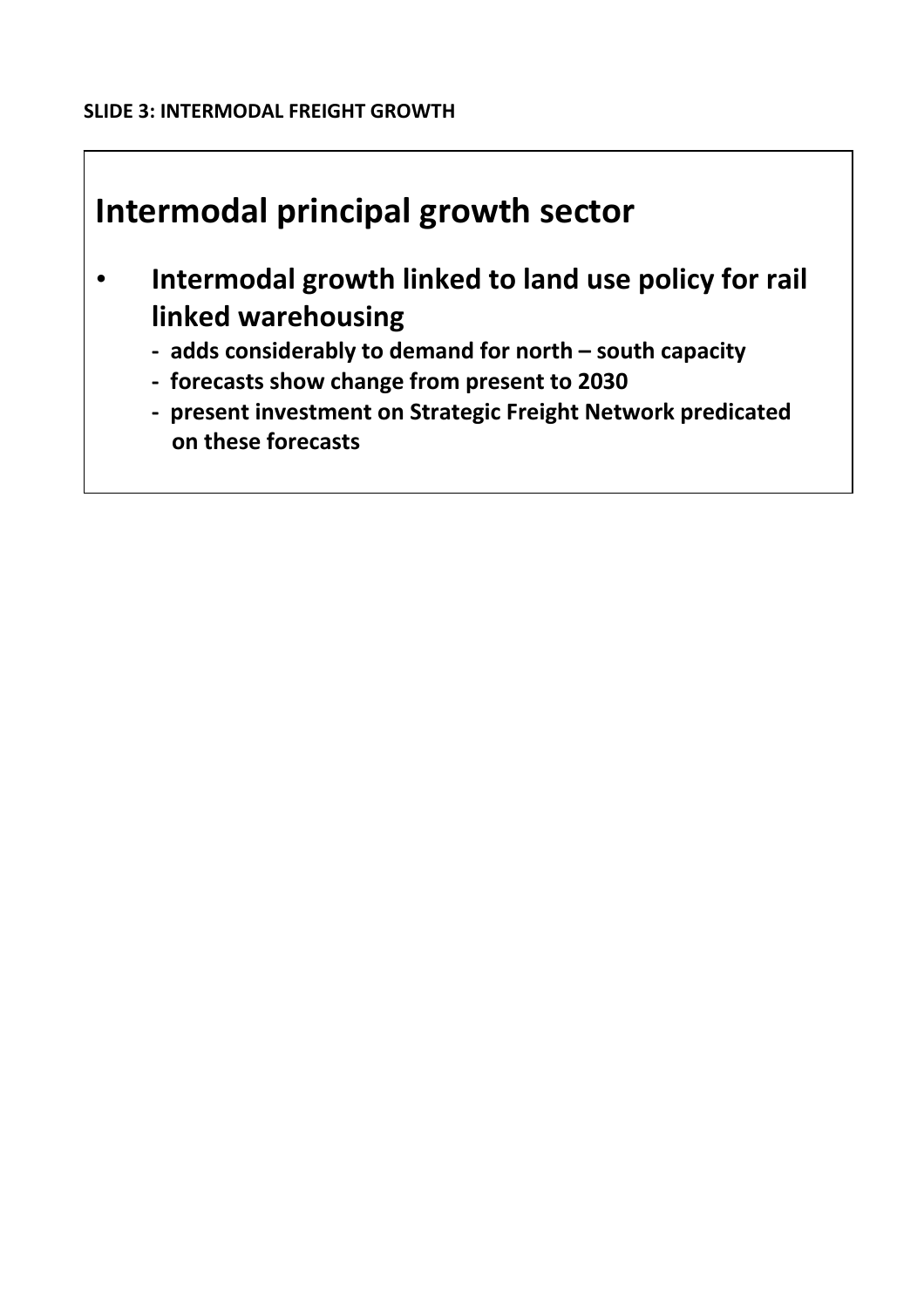# **SLIDE 4: FREIGHT MOVEMENTS 2009/10**

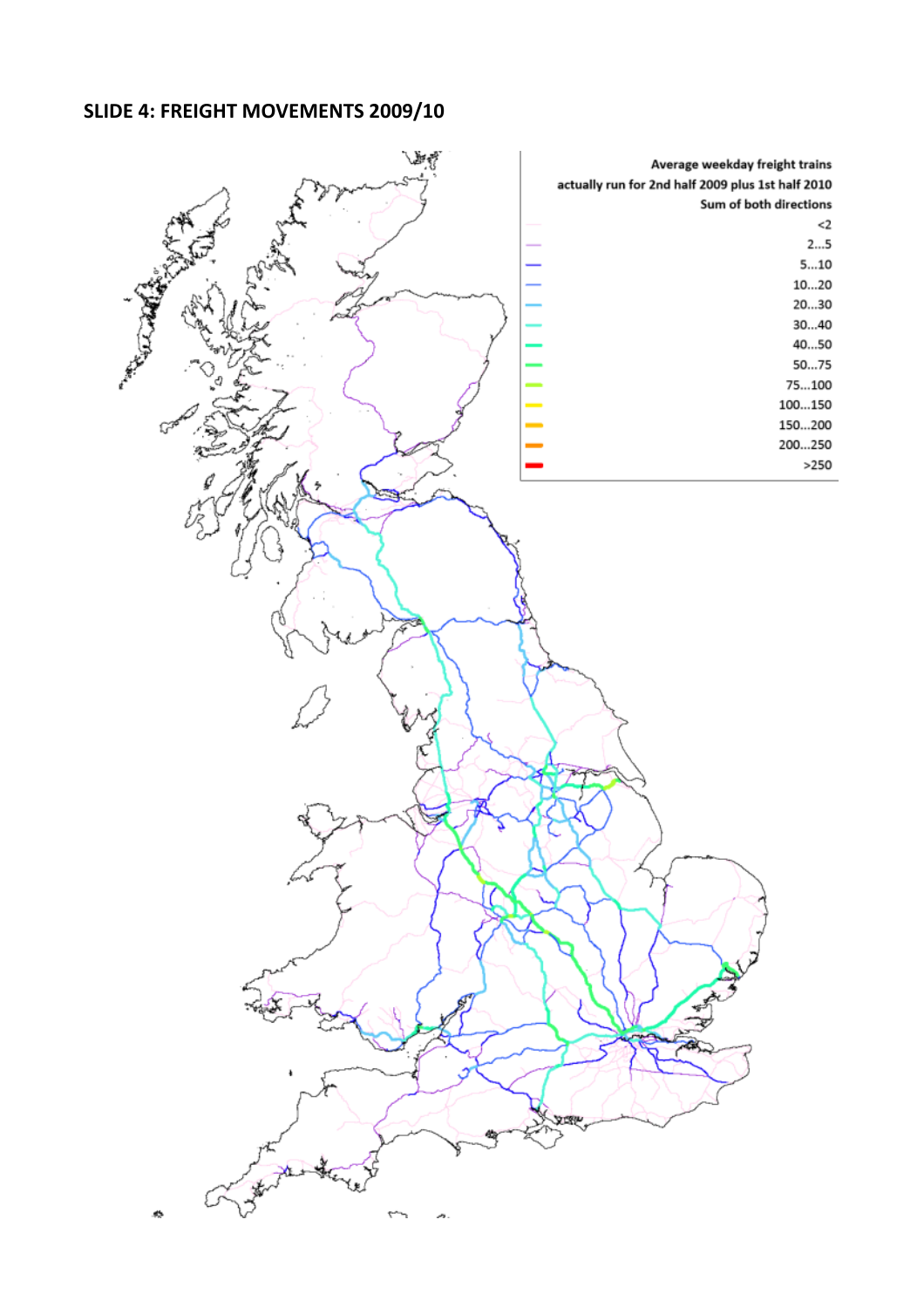# **SLIDE 5: FORECAST FREIGHT DEMAND 2030**

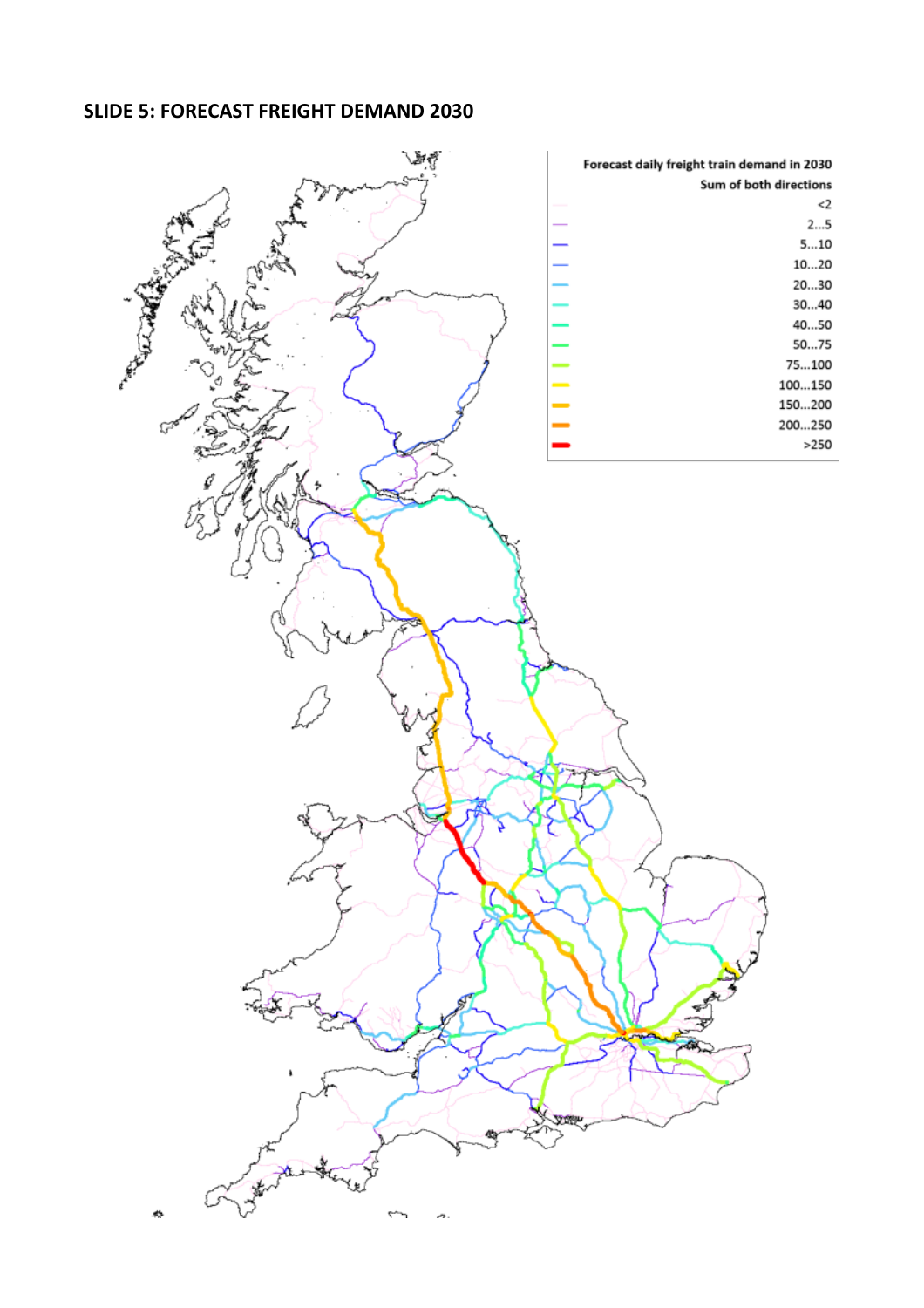

# **SLIDE 7: MEAN DAILY LOADED TRAINS EX PEAK AREA**

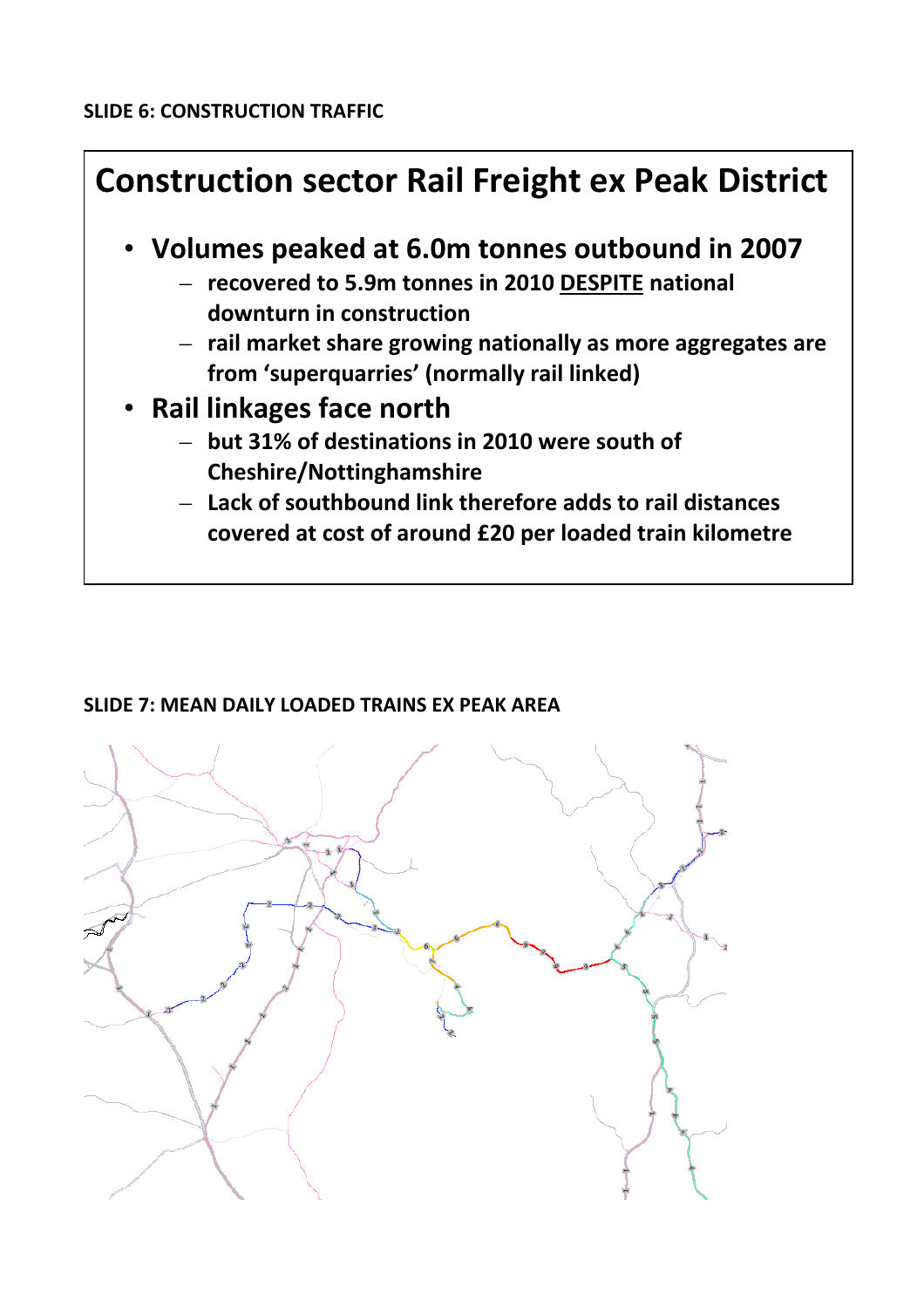# **SLIDE 8: THE ARGUMENT FOR RAILFREIGHT CAPACITY THROUGH PEAK DISTRICT**

- **Most severe pressure on long term national rail freight capacity probably Crewe – Warrington**
	- **Case for additional parallel capacity**
	- **HS2 extension to North West uncertain and at least 20 years away**
- **Long term Peak District area dispatches by rail likely to increase to the south**
	- **To keep traffic off roads**
	- **A benefit of direct access to Derby and thence West Midlands/South East would reduce operating costs**
- **A question of relative cost**
	- **Of creating new capacity on other routes**
	- **Of the extra rail traction distances imposed by link not being available**
- **There would be a requirement for complementary rail investment/restoration to the west of Manchester**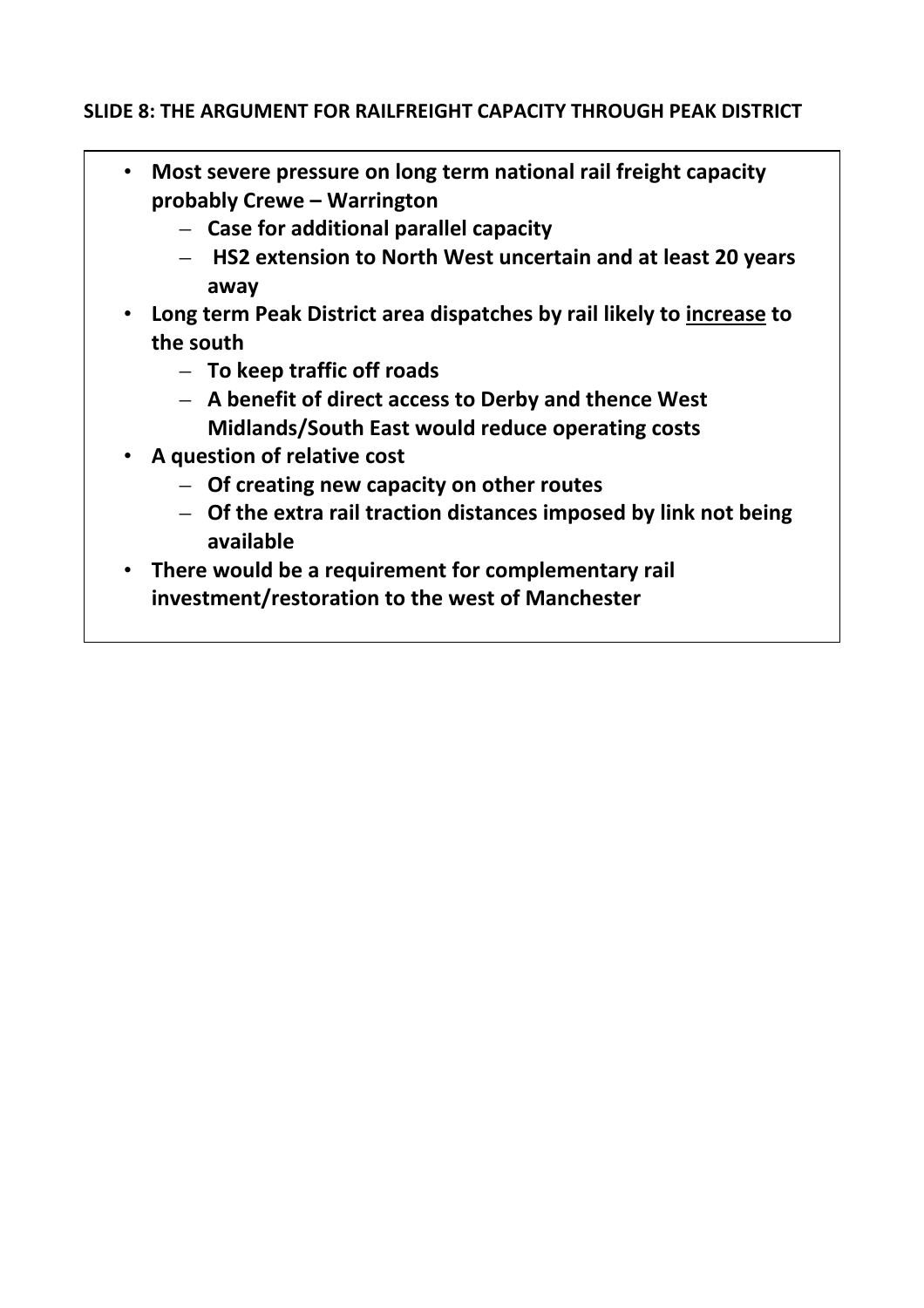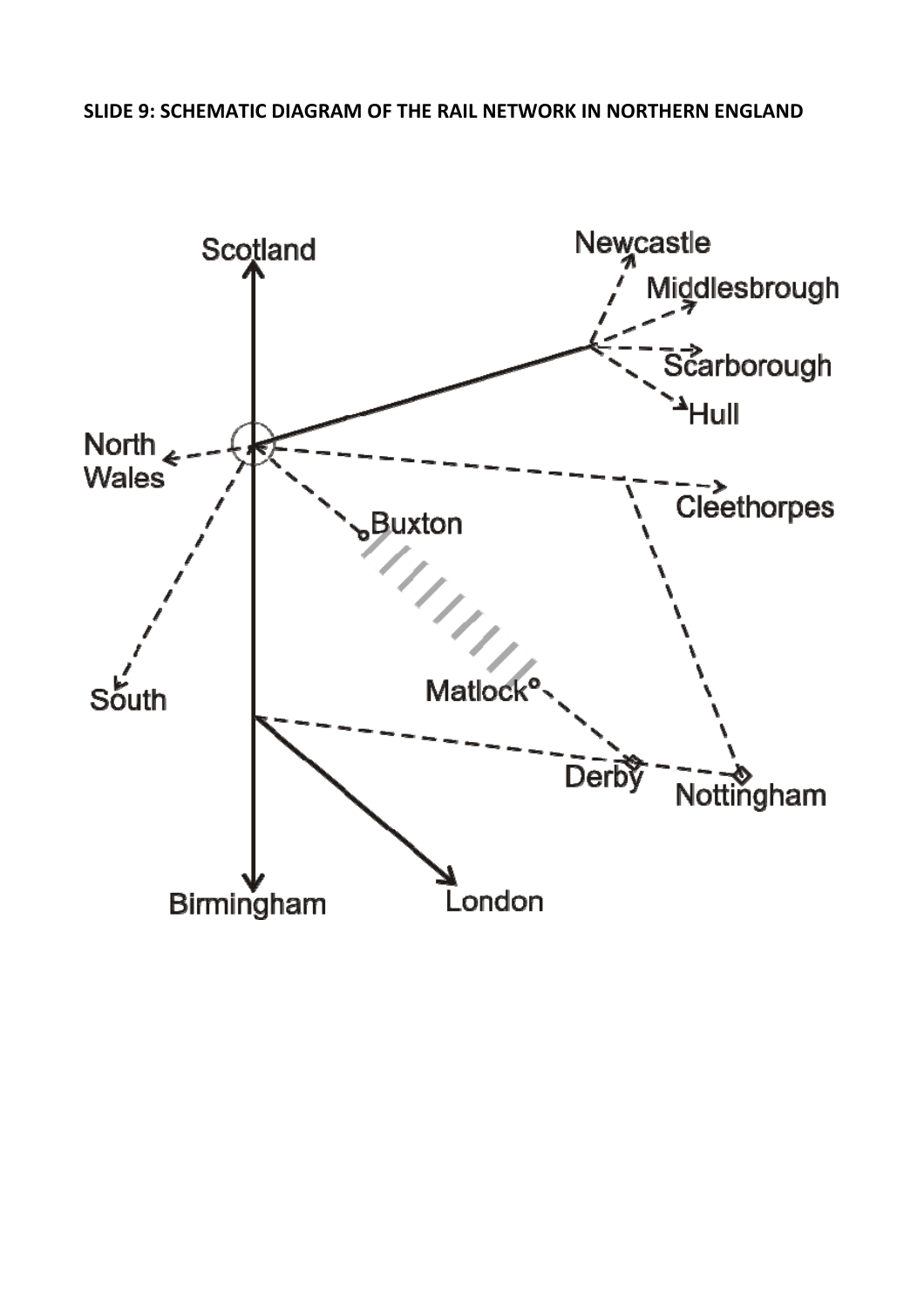

# **SLIDE 10: MAP SHOWING LANDSCAPE DESIGNATIONS ON OR NEAR THE ROUTE**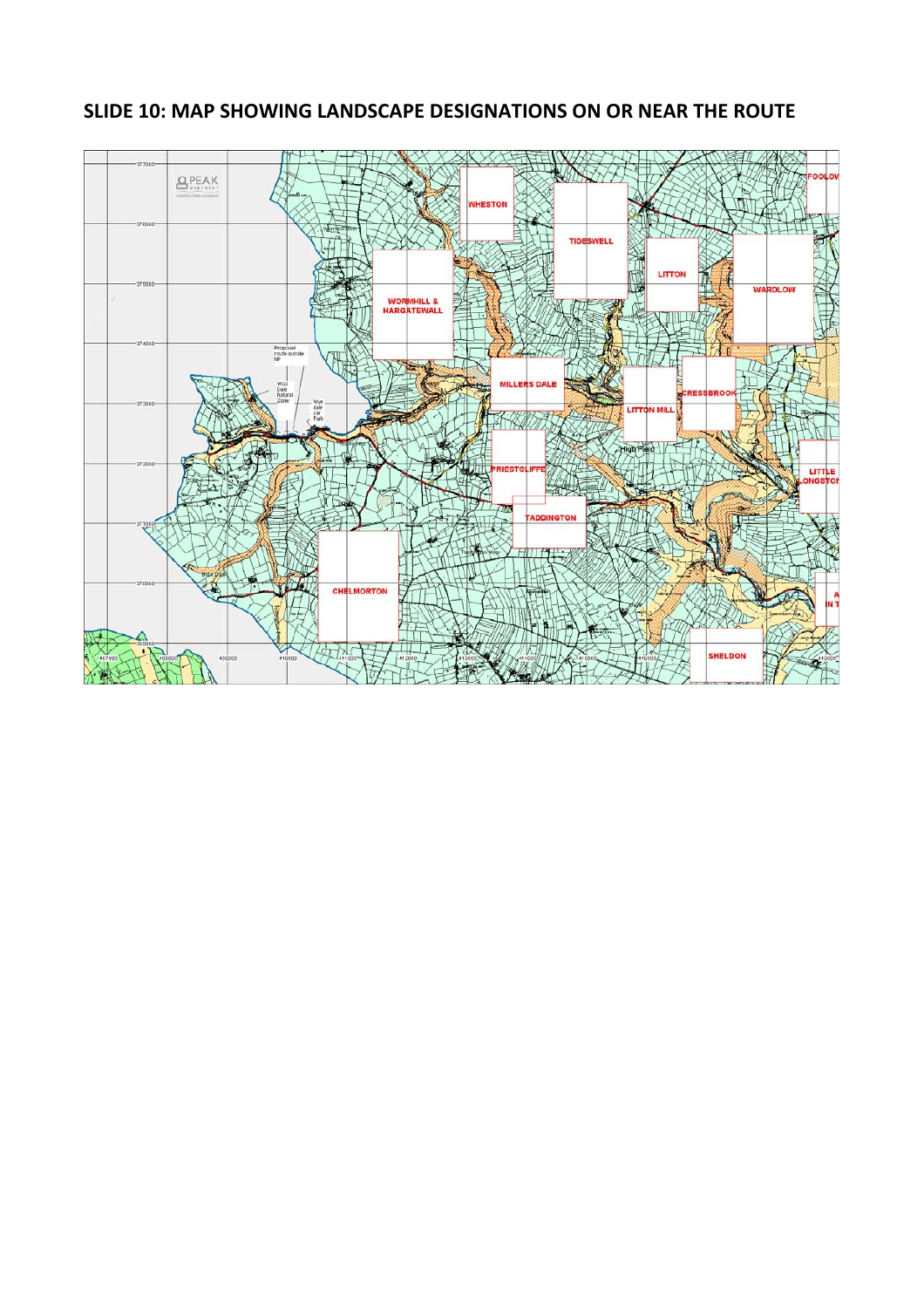#### **SLIDE 11: EXTRACTS FROM PEAK DISTRICT NATIONAL PARK PLANNING POLICIES**

#### **Emerging Peak District National Park Core Strategy (part of Local Development Framework, aiming for adoption September 2011)**

**T5: Managing the demand for rail, and reuse of former railway routes** 

*A. Land, tunnels and bridges will be safeguarded for future rail use (including heavy rail, light rail and guided bus) for the following schemes:* 

I. Enhancement of the Hope Valley line;

II. *Re-instatement of the former Woodhead and Matlock – Buxton railways*.

*B. Irrespective of the safeguarding of land for schemes, none are accepted in principle. All proposals will be assessed on their merits and will be subject of rigorous examination including the continuity of the Trans Pennine Trail and Monsal Trail as required by policy T6.* 

#### **T6: Routes for walking, cycling and horse riding, and waterways**

A. The Rights of Way network will be safeguarded from development, and wherever appropriate enhanced to improve connectivity, accessibility and access to transport interchanges. This may include facilitating attractive safe pedestrian and cycle routes between new residential or industrial developments and the centre of settlements. Where a development proposal affects a Right of Way, every effort will be made to accommodate the definitive route or provide an equally good or better alternative.

B. The Manifold, Tissington and High Peak Trails, and other long distance routes, will be protected from development that conflicts with their purpose. *The continuity of the Trans Pennine Trail and the Monsal Trail will be retained, irrespective of any future rail use, by realignment if required.* 

*C. Wherever appropriate, disused railway lines will be used for walking, cycling and equestrian use until such time as a railway scheme is granted.* 

D. The Huddersfield Narrow Canal will be protected as an inland waterway.

#### **Existing Adopted Peak District National Park Local Plan (2001)**

#### **Policy LT3: Cross-Park traffic: road and rail**

(a) *Cross-Park transport infrastructure projects will be opposed unless there is a net environmental benefit to the National Park and wherever practicable they also provide economic benefits and meet local transport needs.* 

- (b) *Land required for the following schemes will be safeguarded*  (i) *reinstatement of the Matlock to Buxton railway;* 
	- (ii) reinstatement of the Woodhead railway including the tunnels;
	- (iii) an additional loop to enhance track capacity on the Hope Valley line.